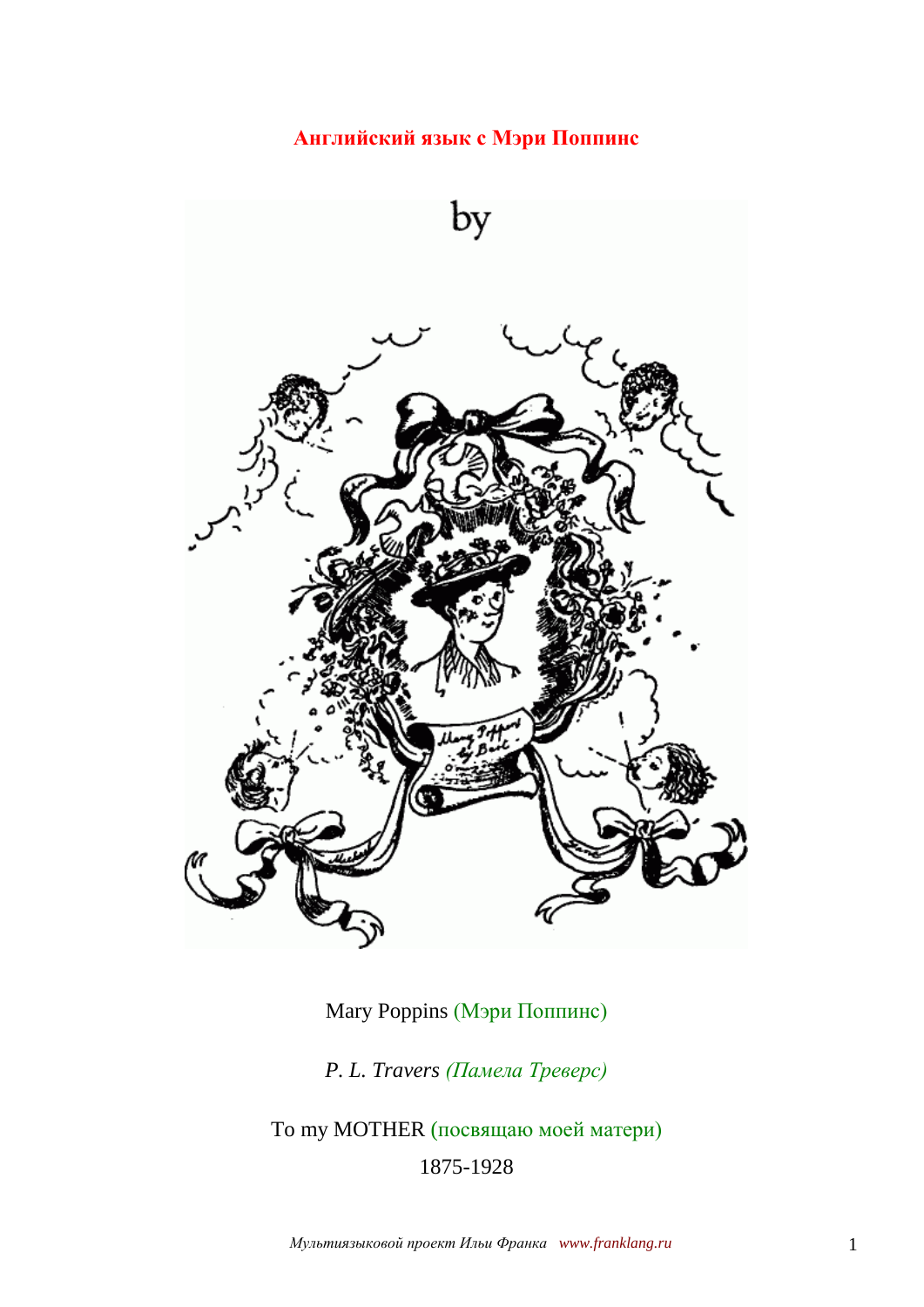Книгу адаптировала Ирма Кашевская

*Метод чтения Ильи Франка*



CHAPTER ONE (ГЛАВА ПЕРВАЯ)

EAST WIND (ВОСТОЧНЫЙ ВЕТЕР / ВЕТЕР С ВОСТОКА)

If YOU want to find Cherry Tree Lane (если вы хотите найти Вишневую улицу; *cherry — вишня; tree — дерево*) all you have to do is to ask the Policeman at the crossroads (все, что вам надо сделать, это спросить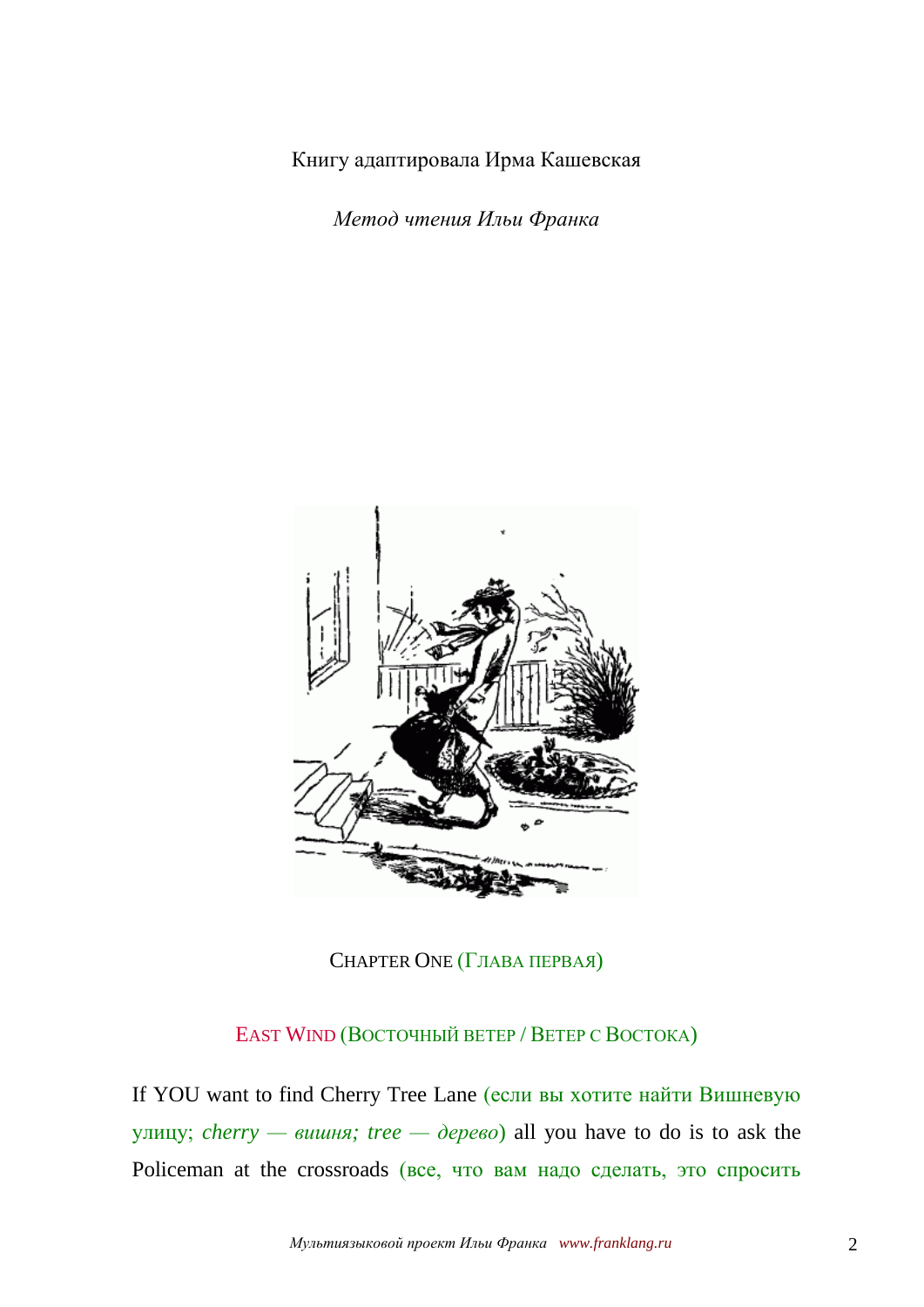полицейского на перекрестке; *to have to do — быть вынужденным сделать*). He will push his helmet slightly to one side (он сдвинет свою каску слегка на один бок), scratch his head thoughtfully (почешет свою голову задумчиво), and then he will point his huge white-gloved finger and say (а затем укажет своим своим огромным пальцем в белой перчатке и скажет): "First to your right (сначала — направо: «по вашу правую /руку/»), second to your left (потом: «вторым /пунктом/» — налево), sharp right again (сразу: «резко» направо снова; *sharp — острый; крутой, резкий /о спуске, повороте, подъеме и т. п./*), and you're there  $(u$  вы — там). Good morning (доброго утра = всего доброго).

And sure enough (*и действительно*/конечно), if you follow his directions exactly (если вы последуете его указаниям точно), you *will* be there right in the middle of Cherry Tree Lane (вы окажетесь = *будете там* прямо в середине Вишневой улицы), where the houses run down one side (где дома простираются: «бегут» вдоль одной стороны улицы; *to run down* — *сбегать вниз, простираться*), and the Park runs down the other (а парк простирается вниз по другой), and the cherry-trees go dancing right down the middle (а вишневые деревья идут, танцуя прямо посередине: «вдоль середины» улицы = а вишневые деревья построились парами…; *to dance — танцевать*).

thoughtful [' $\theta$ 2:tfvl], sure  $[\int$  2:],  $[\int$  və], enough  $[I'$  n $\Lambda f]$ 

If YOU want to find Cherry Tree Lane all you have to do is ask the Policeman at the crossroads. He will push his helmet slightly to one side, scratch his head thoughtfully, and then he will point his huge white-gloved finger and say: "First to your right, second to your left, sharp right again, and you're there. Good morning."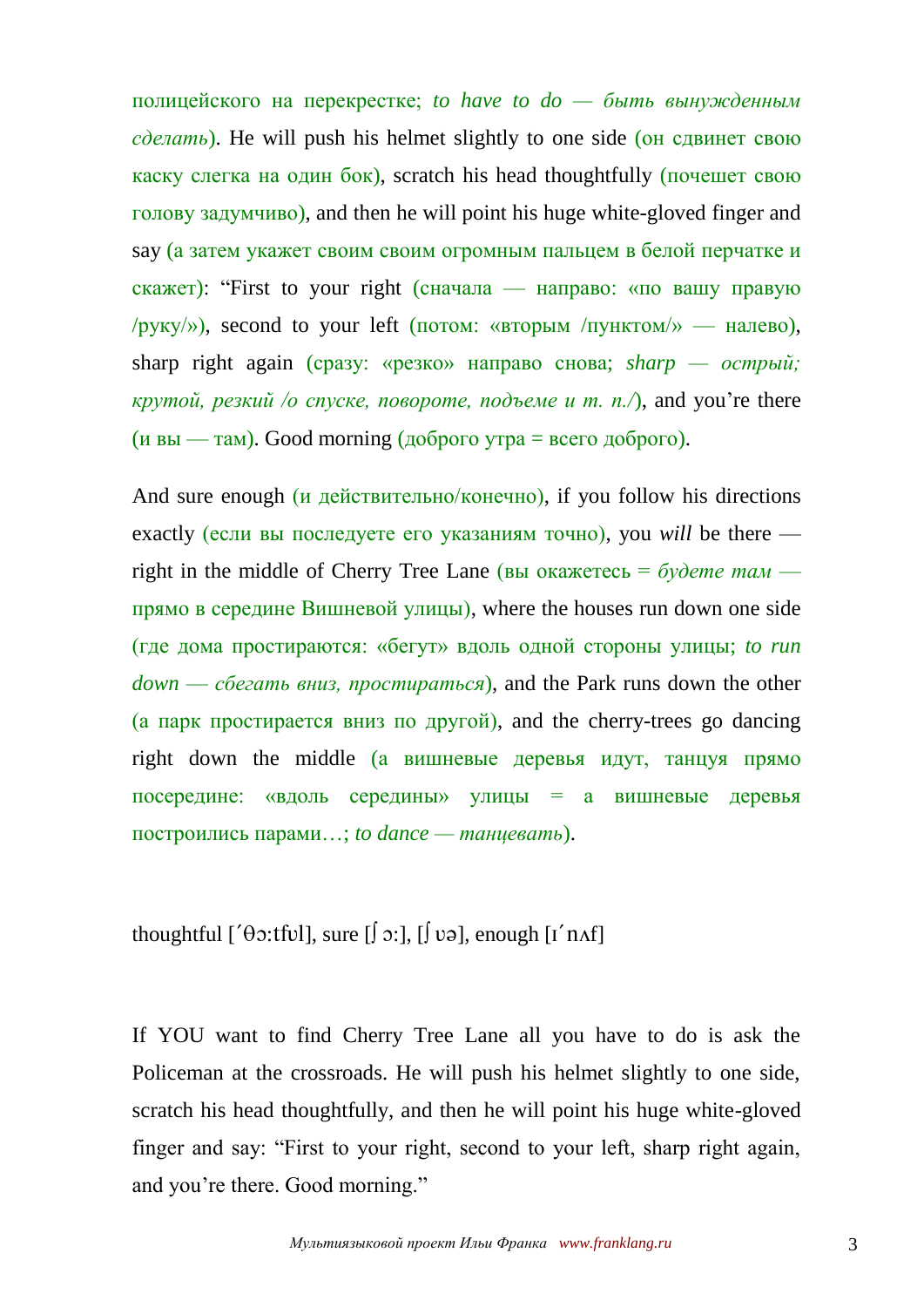And sure enough, if you follow his directions exactly, you *will* be there right in the middle of Cherry Tree Lane, where the houses run down one side and the Park runs down the other and the cherry-trees go dancing right down the middle.

If you are looking for Number Seventeen (если вы ищете /дом/ номер семнадцать; *to look for* — *искать*) — and it is more than likely that you will be (а это более чем вероятно, что вы будете /его искать/ = а так скорее всего и будет), for this book is all about that particular house (так как эта книга — вся именно об этом доме; *particular* — *особенный, заслуживающий особого внимания*) — you will very soon find it (вы очень скоро его найдете). To begin with, it is the smallest house in the Lane (прежде всего: «начать с того», /что/ это самый маленький дом на улице; *small — маленький*). And besides that (и кроме того), it is the only one that is rather dilapidated and needs a coat of paint (это единственный дом, который довольно ветхий и нуждающийся в покраске: «в слое краски»). But Mr Banks, who owns it (но мистер Бэнкс, которому он принадлежит: «который владеет им»), said to Mrs Banks that she could have either a nice, clean, comfortable house or four children (сказал миссис Бэнкс, что она может иметь либо славный, чистый, уютный дом, либо четырех детей; *either … or* — *либо… либо…*). But not both, for he couldn't afford it (но ни обе вещи, так как он не может себе этого позволить; *both — оба*).

## particular [pə'tɪkjulə], dilapidated [dɪ'lændeɪtɪd], either ['aɪðə]

If you are looking for Number Seventeen — and it is more than likely that you will be, for this book is all about that particular house — you will very soon find it. To begin with, it is the smallest house in the Lane. And besides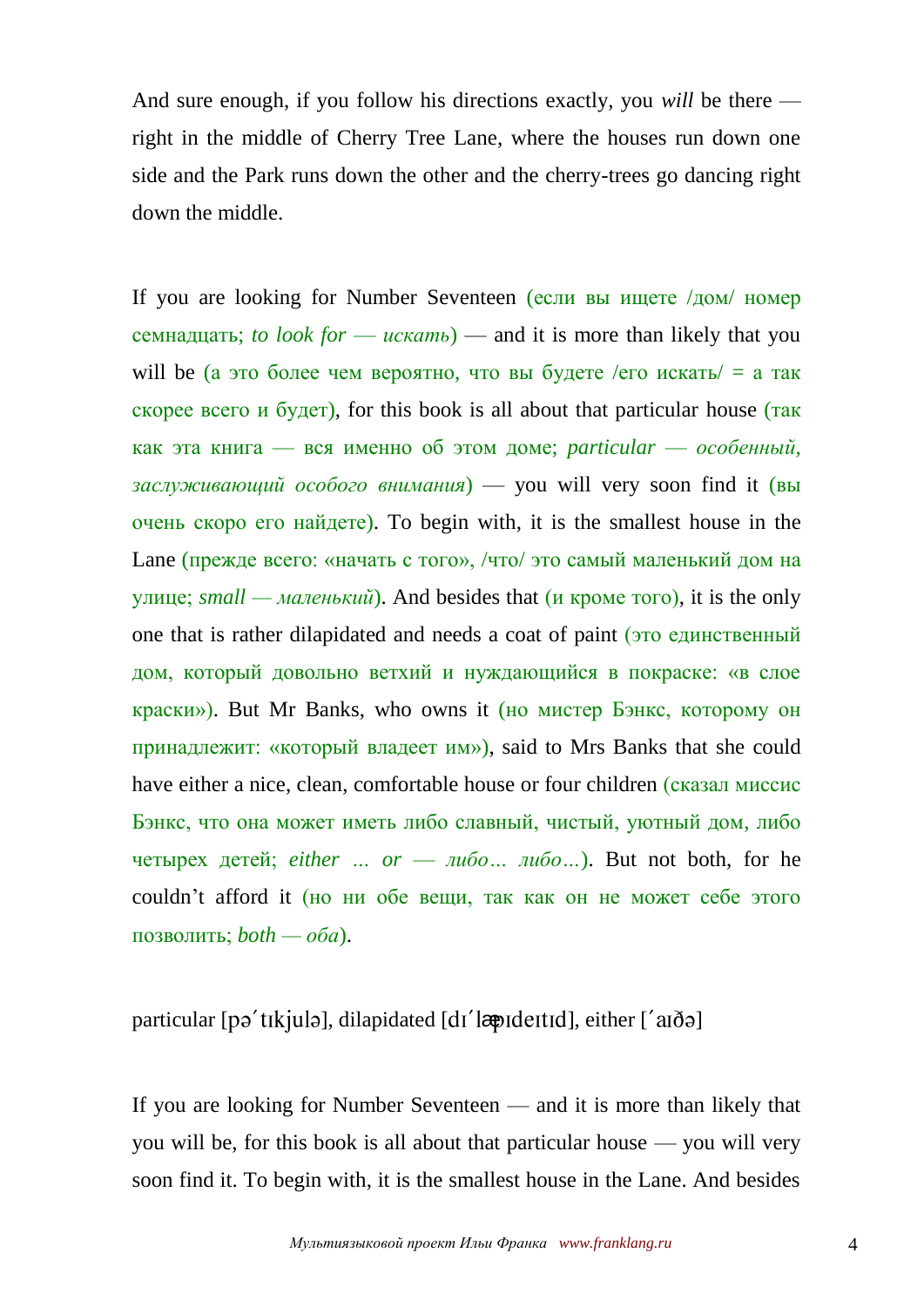that, it is the only one that is rather dilapidated and needs a coat of paint. But Mr Banks, who owns it, said to Mrs Banks that she could have either a nice, clean, comfortable house or four children. But not both, for he couldn't afford it.

And after Mrs Banks had given the matter some consideration (и после того, как миссис Бэнкс немного подумала: «уделила вопросу некоторое внимание»; *consideration* — *рассуждение, размышление*) she came to the conclusion (она пришла к выводу/заключению) that she would rather have Jane, who was the eldest (что у нее лучше будет Джейн, которая была старшей), and Michael, who came next (и Майкл, который родился: «пришел» следующим), and John and Barbara, who were Twins and came last of all (и Джон, и Барбара, которые были близнецами и родились последними: «последними из всех»). So it was settled (итак, это было решено: «устроено»), and that was how the Banks family came to live at Number Seventeen (и вот как семья Бэнкс приехала жить в дом номер семнадцать), with Mrs Brill to cook for them (с миссис Брилл, которая готовила для них: «чтобы готовить для них»), and Ellen to lay the tables (и с Эллен, которая накрывала на стол: «чтобы накрывать на стол»), and Robertson Ay to cut the lawn and clean the knives and polish the shoes (и Робертсоном Эйем, который стриг газон: «чтобы стричь газон» и точил ножи: «чтобы чистить ножи», и чистил обувь: «чтобы начищать обувь») and, as Mr Banks always said, "to waste his time and my money" (и, как всегда говорил мистер Бэнкс, чтобы тратить свое время и мои деньги; *to waste* — *тратить впустую*).

consideration [kənsidə'rei](ə)n], conclusion [kən'klu: $\mathfrak{z}(\mathfrak{z})$ n], would  $[$ wud $]$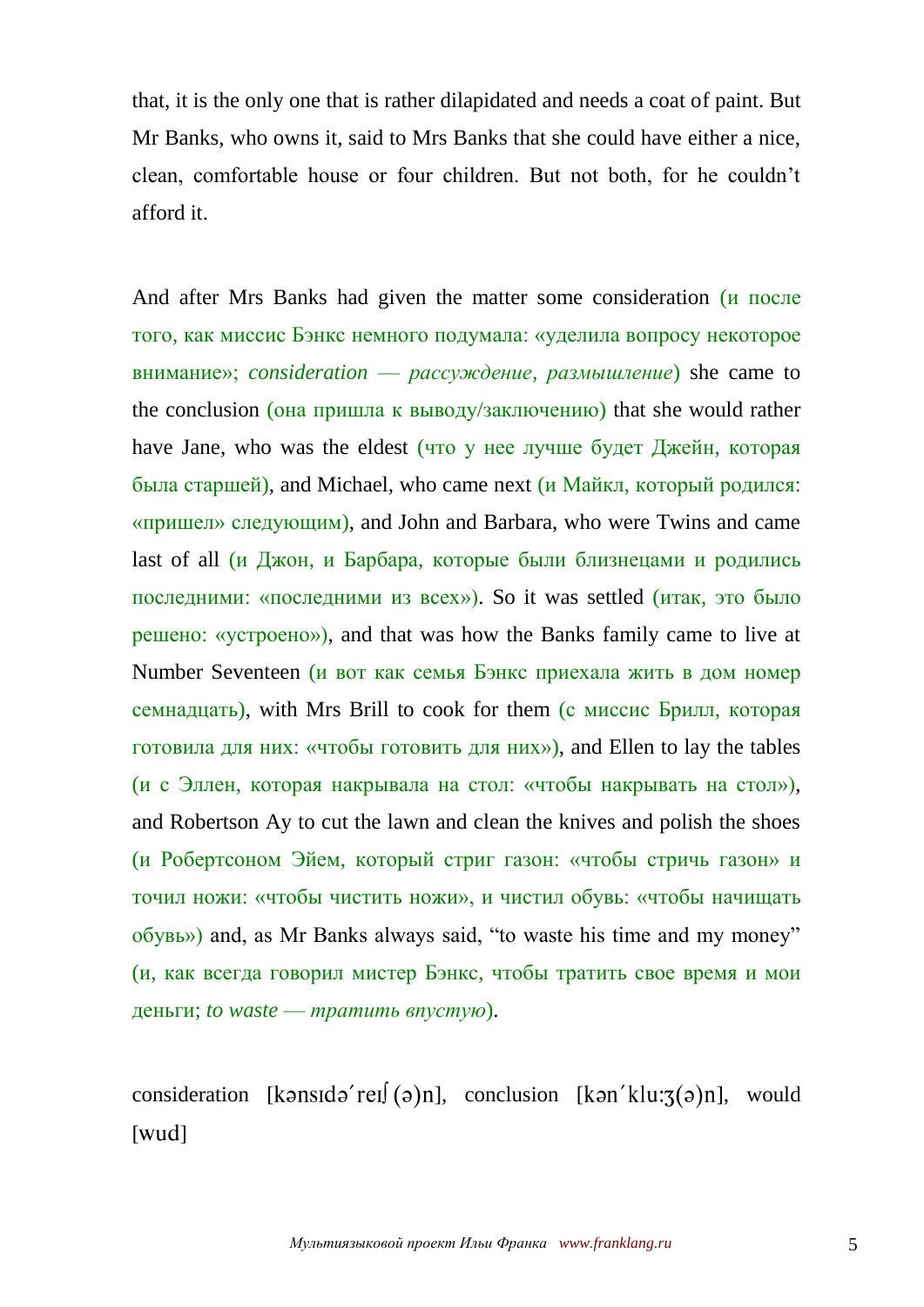And after Mrs Banks had given the matter some consideration she came to the conclusion that she would rather have Jane, who was the eldest, and Michael, who came next, and John and Barbara, who were Twins and came last of all. So it was settled, and that was how the Banks family came to live at Number Seventeen, with Mrs Brill to cook for them, and Ellen to lay the tables, and Robertson Ay to cut the lawn and clean the knives and polish the shoes and, as Mr Banks always said, "to waste his time and my money."

And, of course, besides these there was Katie Nanna (и, конечно, кроме них была нянюшка Кейти; *nanna, nana /в детском проиношении/ = nanny — няня*), who doesn't really deserve to come into the book at all (которая вообще не заслуживает войти в эту книгу) because, at the time I am speaking of (потому что, ко времени, о котором я говорю), she had just left Number Seventeen (она как раз ушла из дома семнадцать; *to leave* — *уходить, покидать*).

"Without a by your leave or a word of warning (без разрешения и предупреждения: «слова предупреждения»; *by your leave* — с *вашего разрешения; to warn — предупреждать, предостерегать*). And what am I to do (и что же мне теперь делать)?" said Mrs Banks.

"Advertise, my dear (помести объявление, моя дорогая)," said Mr Banks, putting on his shoes (ответил мистер Бэнкс, надевая обувь; *to put on одевать, надевать*). "And I wish Robertson Ay would go without a word of warning (и хорошо бы Робертсон Эй ушел без предупреждения; *to wish* — *желать*), for he has again polished one boot and left the other untouched (так как он снова почистил один ботинок и оставил второй: «другой» нетронутым). I shall look very lopsided (я буду выглядеть очень неравномерным; *lopsided — кривобокий; наклоненный, накрененный; однобокий, односторонний*)."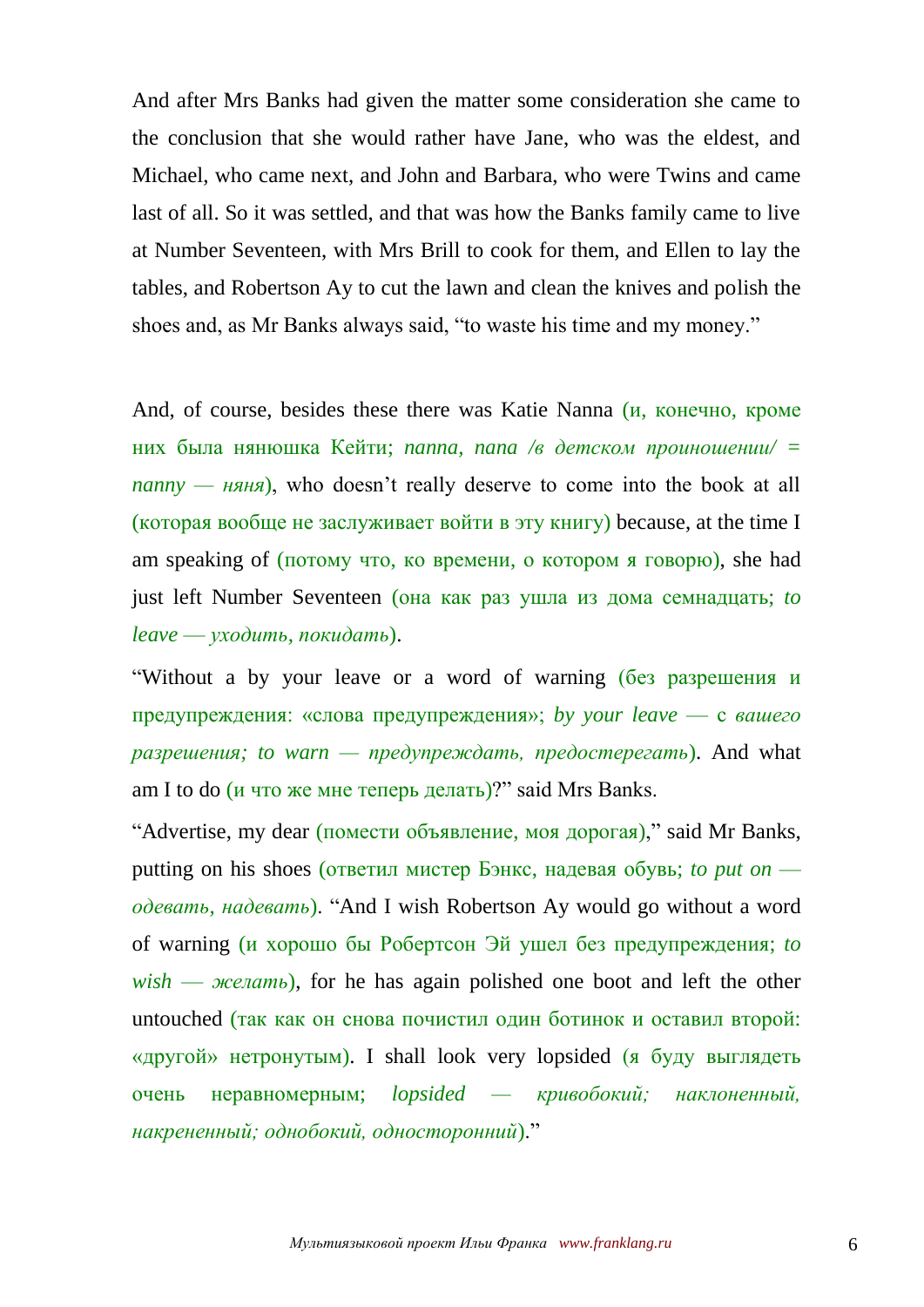"That (это)," said Mrs Banks, "is not of the least importance (совершенно не важно: «это не есть /даже/ наименьшей важности»). You haven't told me what I'm to do about Katie Nanna (ты не сказал мне, что я должна делать по поводу Кейти-нянюшки).

deserve  $\left[ \frac{d}{2} x^2 y \right]$ , advertise  $\left[ \frac{d}{d} x \right]$ , untouched  $\left[ \frac{d}{d} x \right]$  t

And, of course, besides these there was Katie Nanna, who doesn't really deserve to come into the book at all because, at the time I am speaking of, she had just left Number Seventeen.

"Without a by your leave or a word of warning. And what am I to do?" said Mrs Banks.

"Advertise, my dear," said Mr Banks, putting on his shoes. "And I wish Robertson Ay would go without a word of warning, for he has again polished one boot and left the other untouched. I shall look very lopsided." "That," said Mrs Banks, "is not of the least importance. You haven't told me what I'm to do about Katie Nanna."

"I don't see how you can do anything about her (я не думаю, что можно сделать что-либо по поводу нее: «я не вижу, как ты можешь что-либо сделать…») since she has disappeared (раз она исчезла; *to disappear исчезать, пропадать*)," replied Mr Banks (ответил мистер Бэнкс). "But if it were me (но на твоем бы месте: «если бы это был я») — I mean I (я имею в виду, что я  $\delta$ ы...) — well, I should get somebody to put in the *Morning Paper* the news (ну, я бы поместил: «убедил кого-нибудь» поместить объявление/сообщение в «Монинг пейпер */утреннюю газету/*») that Jane and Michael and John and Barbara Banks (to say nothing of their Mother) require the best possible Nannie at the lowest possible wage and at once (о том, что Джейн, и Майкл, и Джон, и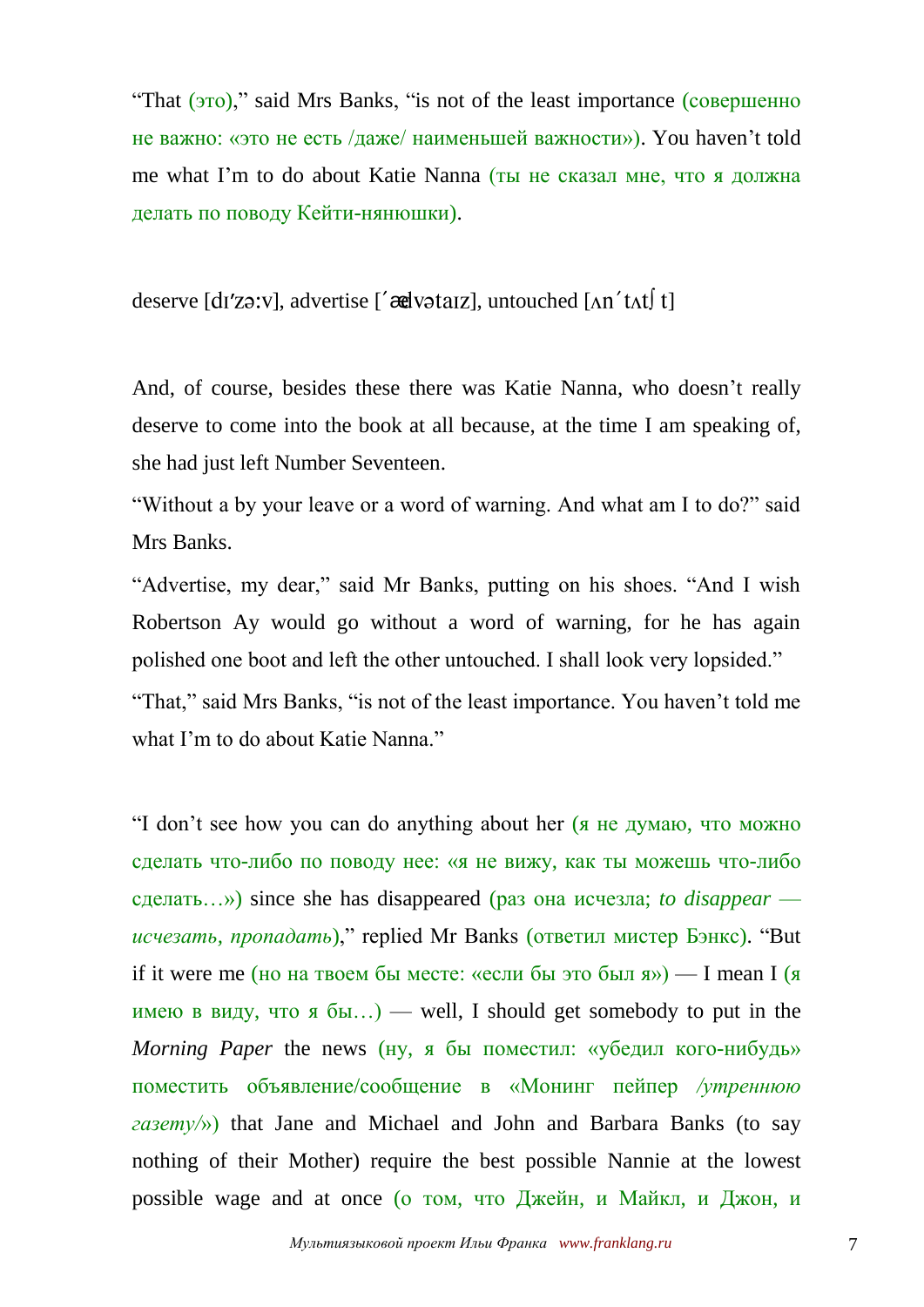Барбара Бэнкс (не говоря: «говорить нечего» об их матери) нуждаются в самой лучшей: «наилучшей из возможных» няне за самую низкую плату, и /при том/ срочно; *at once* — *сразу*). Then I should wait and watch for the Nannies to queue up outside the front gate (затем я бы подождал и понаблюдал нянек, которые выстраиваются в очередь перед калиткой; *to watch for — наблюдать; поджидать, выжидать*), and I should get very cross with them for holding up the traffic (и мне бы пришлось переругаться: «стать очень злым/сердитым» с ними за то, что они перекрывают движение на дороге; *to hold up останавливать, задерживать*) and making it necessary for me to give the policeman a shilling for putting him to so much trouble  $(u$  за то, что я буду вынужден: «за делание это необходимым для меня» дать полицейскому шиллинг за доставление ему такой неприятности; *shilling — шиллинг /англ. серебряная монета = 1/20 фунта стерлингов = 12 пенсам/; to put — класть, положить; подвергать*). Now I must be off (а сейчас мне пора: «я должен уйти»; *to be off* — *уходить, покидать; off — указывает на отдаление, удаление от чего-либо*). Whew, it's as cold as the North Pole (ух, на улице холодно, как на Северном Полюсе; *whew звукоподражание свисту, знак удивления, раздражения и т. д.*). Which way is the wind blowing (в какую сторону дует ветер)?

news [nju:z] require [r ['kwai ə] trouble [tr Abl]

"I don't see how you can do anything about her since she has disappeared," replied Mr Banks. "But if it were me — I mean I — well, I should get somebody to put in the *Morning Paper* the news that Jane and Michael and John and Barbara Banks (to say nothing of their Mother) require the best possible Nannie at the lowest possible wage and at once. Then I should wait and watch for the Nannies to queue up outside the front gate, and I should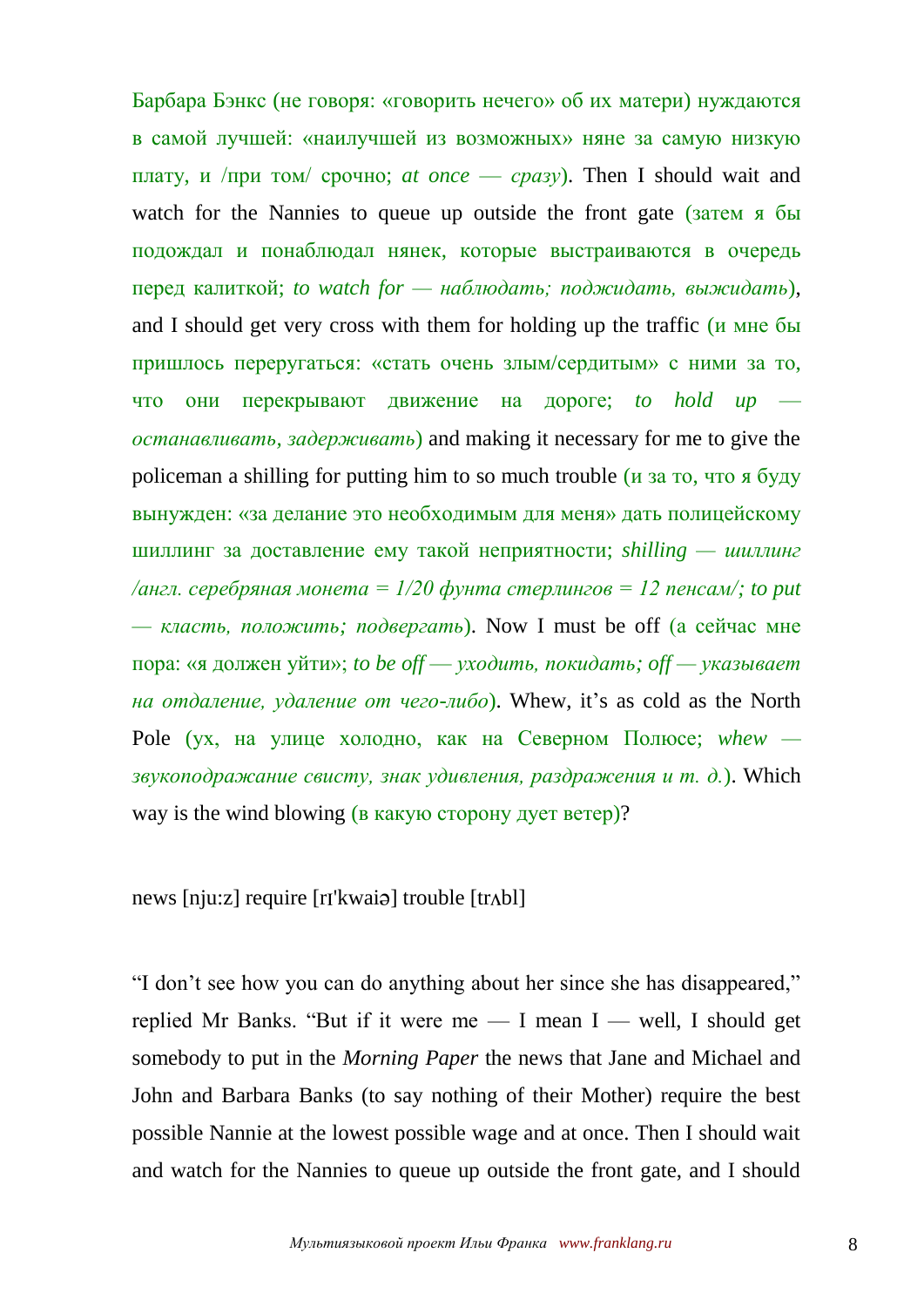get very cross with them for holding up the traffic and making it necessary for me to give the policeman a shilling for putting him to so much trouble. Now I must be off. Whew, it's as cold as the North Pole. Which way is the wind blowing?"

And as he said that  $(u$  как только он произнес это), Mr Banks popped his head out of the window (мистер Бэнкс высунул голову из окна) and looked down the Lane to Admiral Boom's house at the corner (и посмотрел вдоль улицы на дом адмирала Бума на углу). This was the grandest house in the Lane (это был самый грандиозный дом на улице; *grand большой, величественный*), and the Lane was very proud of it (и улица очень гордилась им: «была очень горда им») because it was built exactly like a ship (потому что он был построен точно как корабль; *to build строить; like — аналогичный, подобный*). There was a flagstaff in the garden (в саду находился флагшток; *staff — палка, посох*), and on the roof was a gilt weathercock shaped like a telescope (а на крыше был позолоченный флюгер, по форме похожий на телескоп; *weathercock флюгер: «погода + петух»; shape — форма; to shape — придавать форму; shaped — имеющий форму*).

"Ha (ха)!" said Mr Banks, drawing in his head very quickly (втягивая голову очень быстро; *to draw — тащить, тянуть; to draw in втягивать*). "Admiral's telescope says East Wind (телескоп адмирала показывает: «говорит» восточный ветер). I thought as much (я, в общемто, так и думал; *to think* — *думать, полагать*). There is frost in my bones (у меня кости ломит: «в моих костях — мороз»). I shall wear two overcoats (я надену два пальто)." And he kissed his wife absentmindedly on one side of her nose (и он рассеянно чмокнул жену в нос: «поцеловал жену в одну сторону носа»; *absent — отсутствующий; mind — разум, память*) and waved to the children and went away to the City (помахал рукой детям и отправился в Сити; *to go away* — *уходить*).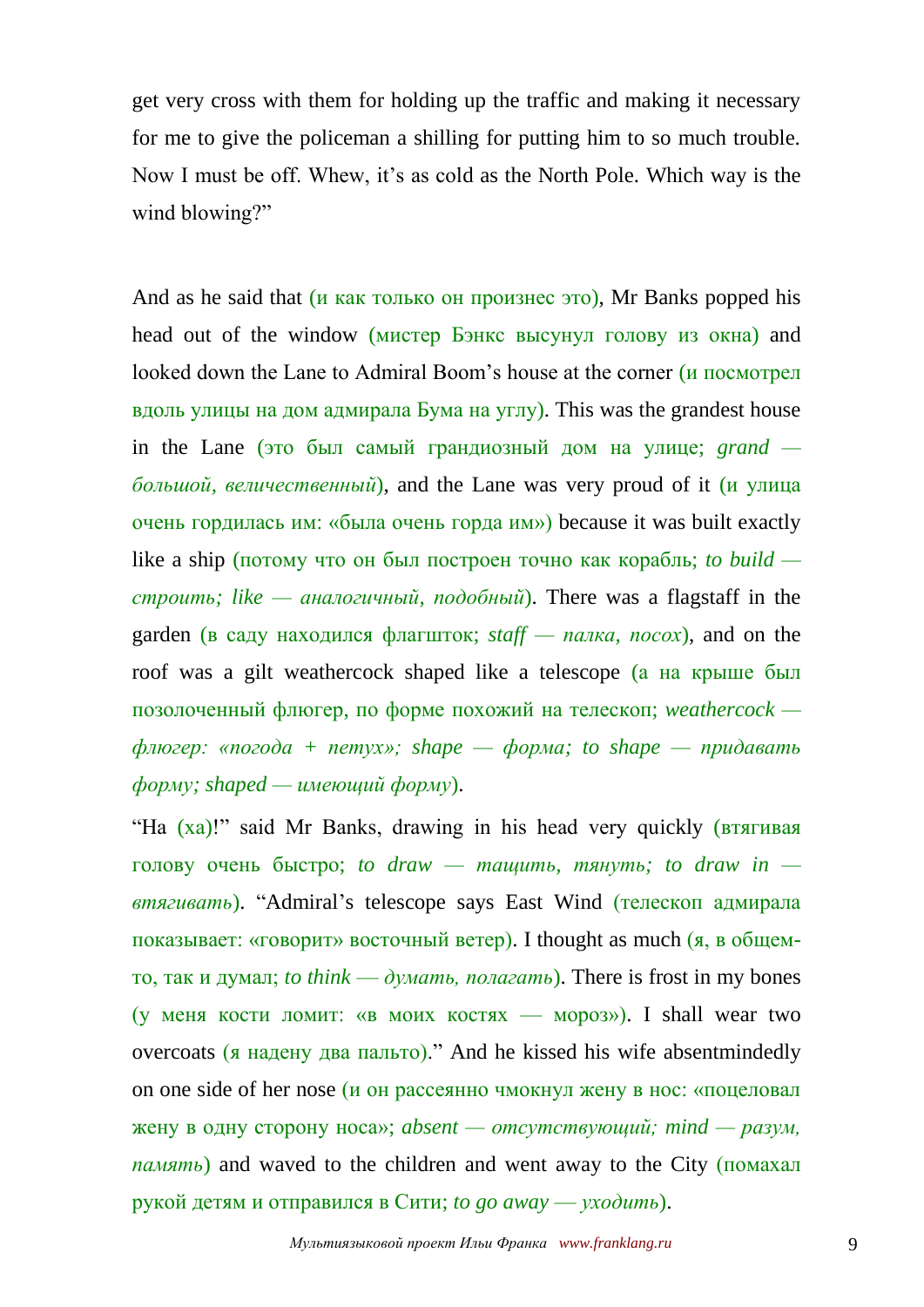flagstaff ['flægsta:f], weathercock ['weðəkək], absentmindedly  $\left[ \frac{1}{2} \mathbf{E} \mathbf{S}(\mathbf{a})$ nt' maindidli]

And as he said that, Mr Banks popped his head out of the window and looked down the Lane to Admiral Boom's house at the corner. This was the grandest house in the Lane, and the Lane was very proud of it because it was built exactly like a ship. There was a flagstaff in the garden, and on the roof was a gilt weathercock shaped like a telescope.

"Ha!" said Mr Banks, drawing in his head very quickly. "Admiral's telescope says East Wind. I thought as much. There is frost in my bones. I shall wear two overcoats." And he kissed his wife absentmindedly on one side of her nose and waved to the children and went away to the City.

Now, the City was a place where Mr Banks went every day (Сити был тем местом, куда мистер Бэнкс ходил каждый день) — except Sundays, of course, and Bank Holidays (кроме воскресений, конечно, и банковских выходных дней) — and while he was there (а пока/в то время как он был там) he sat on a large chair in front of a large desk and made money (он сидел на большом стуле перед большим столом и делал деньги; *to sit сидеть, to make — делать, изготавливать*). All day long he worked (весь день он работал), cutting out pennies and shillings and half-crowns and threepenny-bits, (вырезая пенни/пенсы, шиллинги, полукроны и трехпенсовики; «кусочки в три пенни»). And he brought them home with him in his little black bag (и он приносил их домой с собой в своей маленькой черной сумке; *to bring* — *приносить, доставлять*). Sometimes he would give some to Jane and Michael for their money-boxes (иногда он давал несколько монет Джейн и Майклу для их копилок; *money-box — копилка: «денежный ящик»; box — коробка, ящик,*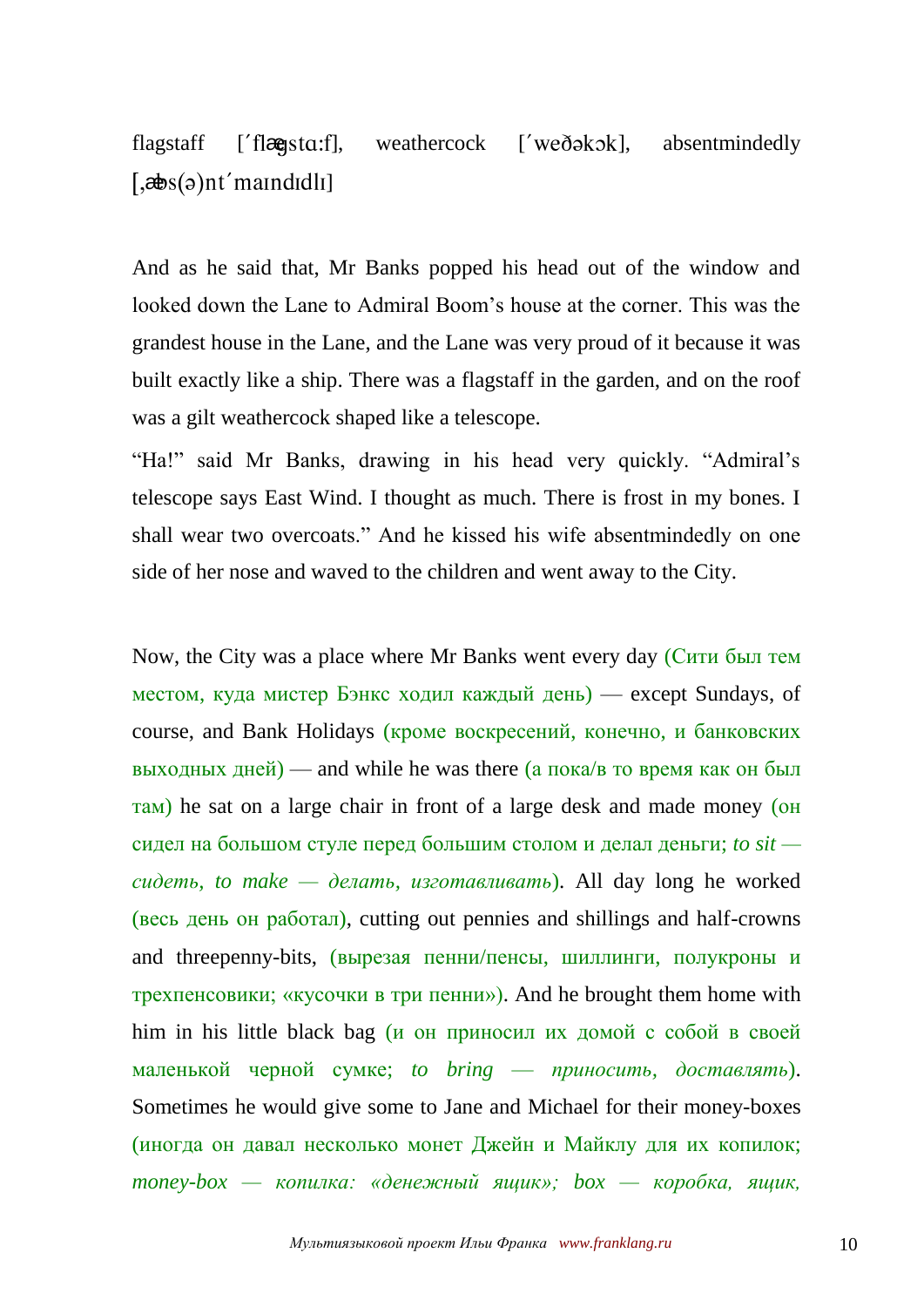$\overline{c}$ *чндук*), and when he couldn't spare any (а когда он не приносил монет: «не мог поделиться какими-либо /монетами/»; *to spare — сберегать, экономить; обходиться /без чего-либо/; уделить*), he would say (он обычно говорил), "The Bank is broken (банк сломался = обанкротился: «есть сломан»; *broken — разбитый, сломанный; потерпевший банкротство*)," and they would know he hadn't made much money that day (и они /тогда/ понимали, что он не сделал много денег в тот день).

Well, Mr Banks went off with his black bag (что ж, мистер Бэнкс ушел со своей черной сумкой), and Mrs Banks went into the drawing room (а миссис Бэнкс пошла в гостиную) and sat there all day long writing letters to the papers (и просидела там весь день, пиша объявления в газеты) and begging them to send some Nannies to her at once as she was waiting (*и* умоляя их прислать ей нескольких нянек тотчас же, поскольку она ожидала); and upstairs in the Nursery, Jane and Michael watched at the window and wondered who would come (а наверху, в детской /комнате/, Джейн и Майкл смотрели в окно и гадали, кто к ним придет; *to watch* — *смотреть*, *to wonder* — *интересоваться, размышлять, задаваться вопросом*). They were glad Katie Nanna had gone (они были рады, что нянюшка Кейти ушла), for they had never liked her (так как они вовсе: «никогда» не любили ее). She was old and fat and smelt of barley-water (она была старой и толстой, и пахла ячменным отваром; *to smell; barley — ячмень*). Anything, they thought (что угодно, думали они), would be better than Katie Nanna (будет лучше, чем нянюшка  $K$ ейти) — if not *much* better (если даже и *ненамного*).

upstairs  $[$ ,  $\Delta p$ ' st $\epsilon$  az], Nursery  $[$ ' na: $s$ (a)ri], barley  $[$ ' b $\alpha$ : $\alpha$ li]

Now, the City was a place where Mr Banks went every day  $-$  except Sundays, of course, and Bank Holidays — and while he was there he sat on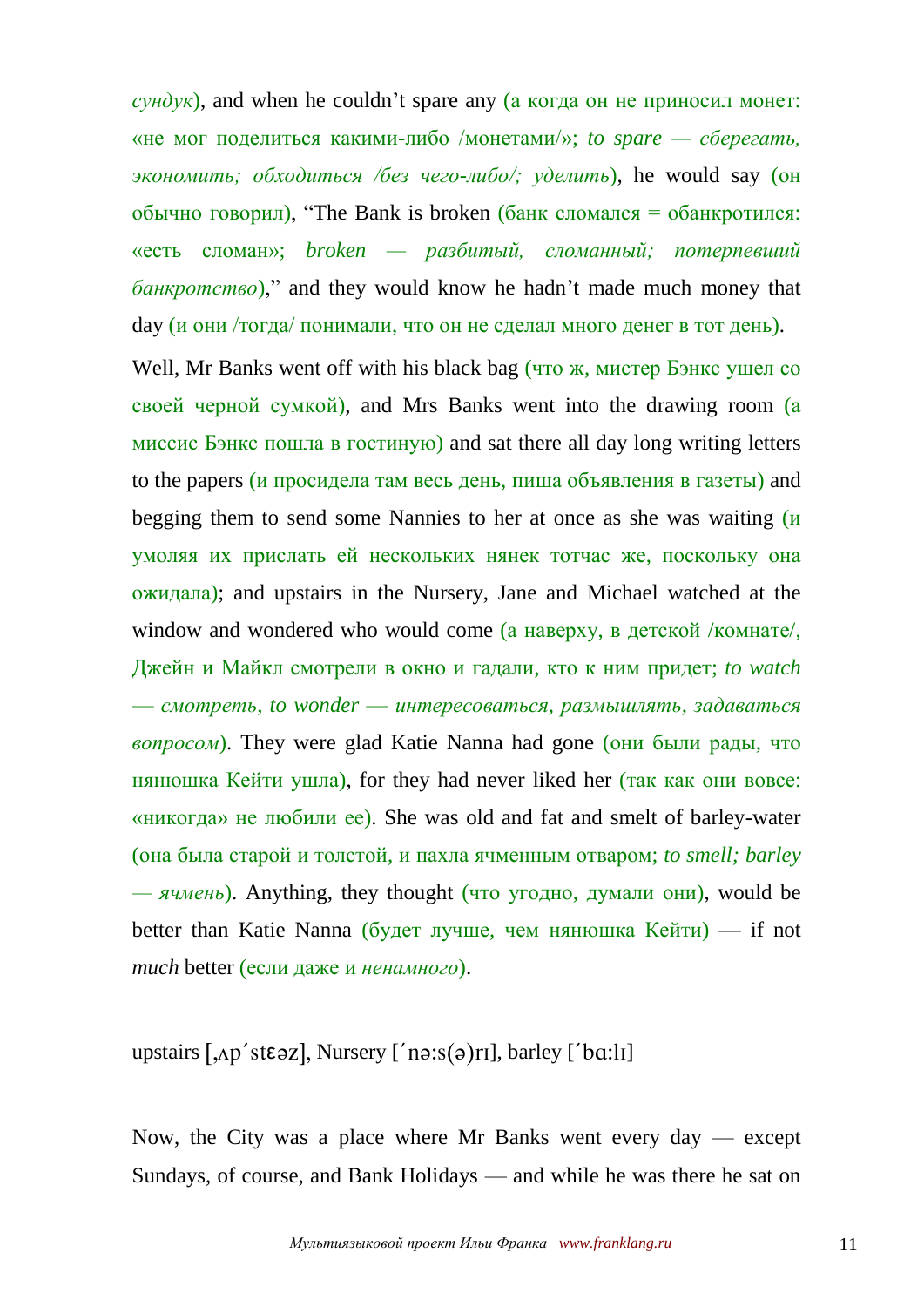a large chair in front of a large desk and made money. All day long he worked, cutting out pennies and shillings and half-crowns and threepennybits. And he brought them home with him in his little black bag. Sometimes he would give some to Jane and Michael for their money-boxes, and when he couldn't spare any he would say, "The Bank is broken," and they would know he hadn't made much money that day.

Well, Mr Banks went off with his black bag, and Mrs Banks went into the drawing room and sat there all day long writing letters to the papers and begging them to send some Nannies to her at once as she was waiting; and upstairs in the Nursery, Jane and Michael watched at the window and wondered who would come. They were glad Katie Nanna had gone, for they had never liked her. She was old and fat and smelt of barley-water. Anything, they thought, would be better than Katie Nanna — if not *much* better.

When the afternoon began to die away behind the Park (когда на улице начало смеркаться: «когда день начал гаснуть за парком»; *to die умирать; to die away* — *слабеть, затухать*), Mrs Brill and Ellen came to give them their supper and to bathe the Twins (миссис Брилл и Элен пришли дать им их ужин и искупать близнецов). And after supper Jane and Michael sat at the window watching for Mr Banks to come home (а после ужина Джейн и Майкл сидели у окна, высматривая мистера Бэнкса, идущего домой; *to watch for — поджидать*), and listening to the sound of the East Wind (*и* слушая звук = *шум* восточного ветра) blowing through the naked branches of the cherry trees in the Lane (дующего сквозь голые ветви вишневых деревьев на улице). The trees themselves (сами деревья), turning and bending in the half light (поворачиваясь и сгибаясь в полумраке: «в полусвете»), looked as though they had gone mad (выглядели так, как будто они сошли с ума; *to go mad — сойти с ума: «стать сумасшедшим»*) and were dancing their roots out of the ground (и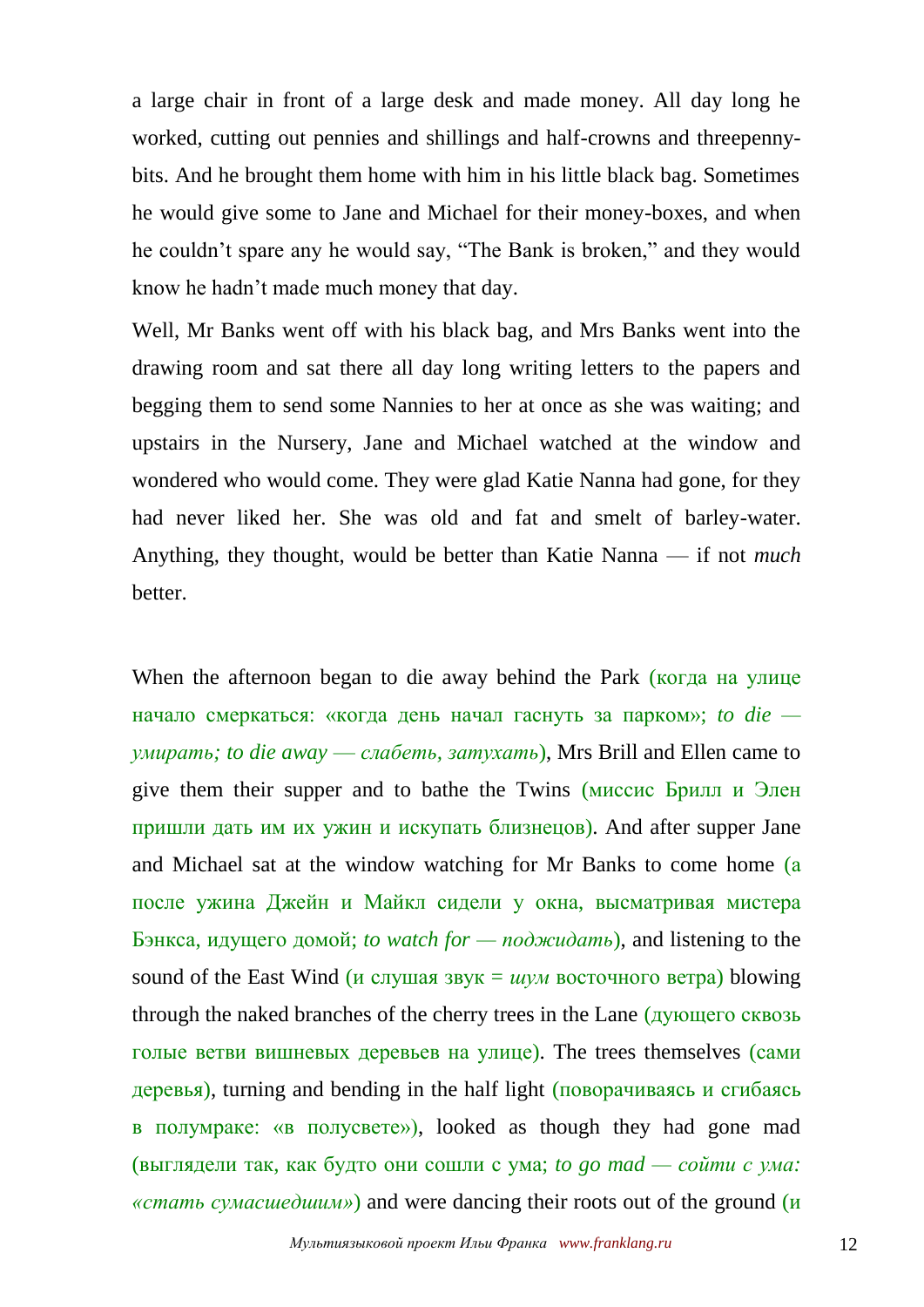танцевали так, что их корни готовы были вырваться из почвы: «танцевали свои корни из почвы»).

"There he is (вон он)!" said Michael, pointing suddenly to a shape that banged heavily against the gate (внезапно указав на фигуру, которая тяжело = *сильно* ударилась о калитку; *to bang — удариться, стукнуться*). Jane peered through the gathering darkness (Джейн вгляделась в сгущающуюся: «собирающуюся» темноту; *to peer вглядываться*).

"That's *not* Daddy," she said (это не папа, — сказала она). "It's somebody else (это кто-то другой: *else — еще*)."

behind  $[$ bi' haind $]$ , supper  $[$ ' sapa $]$ , though  $[$ d $\delta$ au $]$ 

When the afternoon began to die away behind the Park, Mrs Brill and Ellen came to give them their supper and to bathe the Twins. And after supper Jane and Michael sat at the window watching for Mr Banks to come home, and listening to the sound of the East Wind blowing through the naked branches of the cherry trees in the Lane. The trees themselves, turning and bending in the half light, looked as though they had gone mad and were dancing their roots out of the ground.

"There he is!" said Michael, pointing suddenly to a shape that banged heavily against the gate. Jane peered through the gathering darkness.

"That's *not* Daddy," she said. "It's somebody else."

Then the shape, tossed and bent under the wind (затем фигура, кидаемая и гнущаяся под ветром; *to toss* — *бросать, кидать*, *to bend — гнуть/ся/*), lifted the latch of the gate  $(n_{0,1}n_{0,2})$  and they could see lifted the latch of the gate (подняла задвижку калитки), and they could see that it belonged to a woman (и они увидели: «смогли увидеь», что она принадлежит женщине), who was holding her hat on with one hand and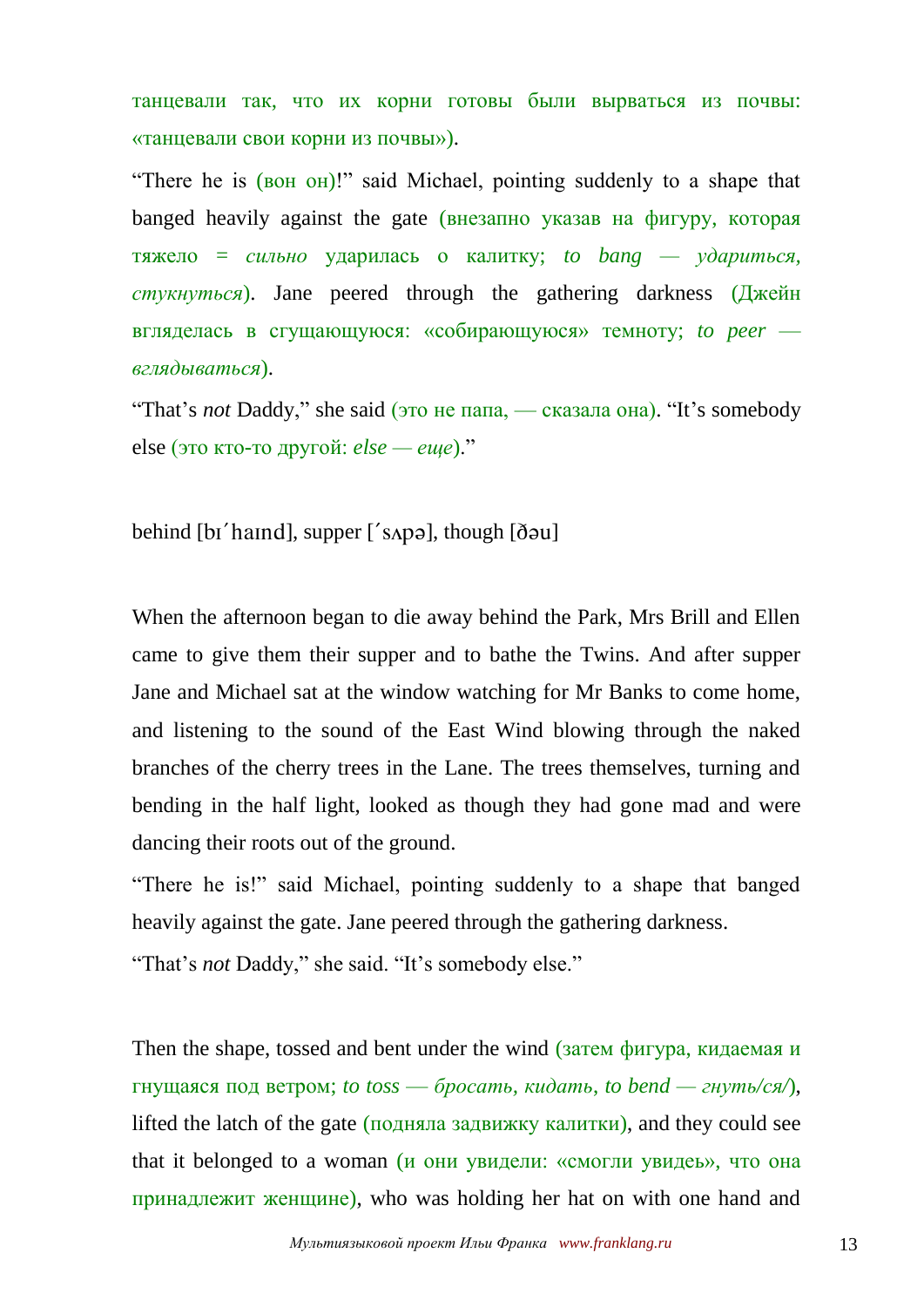carrying a bag in the other (которая придерживала свою шляпу на голове одной рукой и несла сумку в другой; *to hold* — *держать*, *to carry везти, нести*). As they watched (когда они смотрели = посмотрев), Jane and Michael saw a curious thing happen (Джейн и Майкл увидели любопытную картину: «что случилась необычная вещь»). As soon as the shape was inside the gate (как только фигура вошла в калитку: «была внутри калитки») the wind seemed to catch her up into the air and fling her at the house (ветер как будто подхватил ее на воздух: «казался подхватить ее в воздух» и бросил ее к дому; *to catch up — схватить*, *to*   $f\lim g \to \kappa u \partial a m$ , *швырять*). It was as though (это было как если бы = было похоже на то, что) it had flung her first at the gate (он швырнул ее сначала к калитке), waited for her to open it (подождал, пока она откроет ее), and then lifted and thrown her, bag and all, at the front door (а затем поднял и бросил ее, сумку и все, что было, к парадной: «передней/фронтальной» двери). The watching children heard a terrific bang (наблюдающие дети услышали ужасный хлопок/шум), and as she landed the whole house shook  $(u, \kappa)$  когда она приземлилась, весь дом содрогнулся: «затрясся»; *to shake — трясти/сь/*).

"How funny (как забавно)! I've never seen that happen before (я никогда не видел ничего подобного: «чтобы это происходило прежде»)," said Michael.

## curious [' $k$  [  $u$  arries], heard [  $h$  a:  $d$  ], whole [  $h$  aul]

Then the shape, tossed and bent under the wind, lifted the latch of the gate, and they could see that it belonged to a woman, who was holding her hat on with one hand and carrying a bag in the other. As they watched, Jane and Michael saw a curious thing happen. As soon as the shape was inside the gate the wind seemed to catch her up into the air and fling her at the house.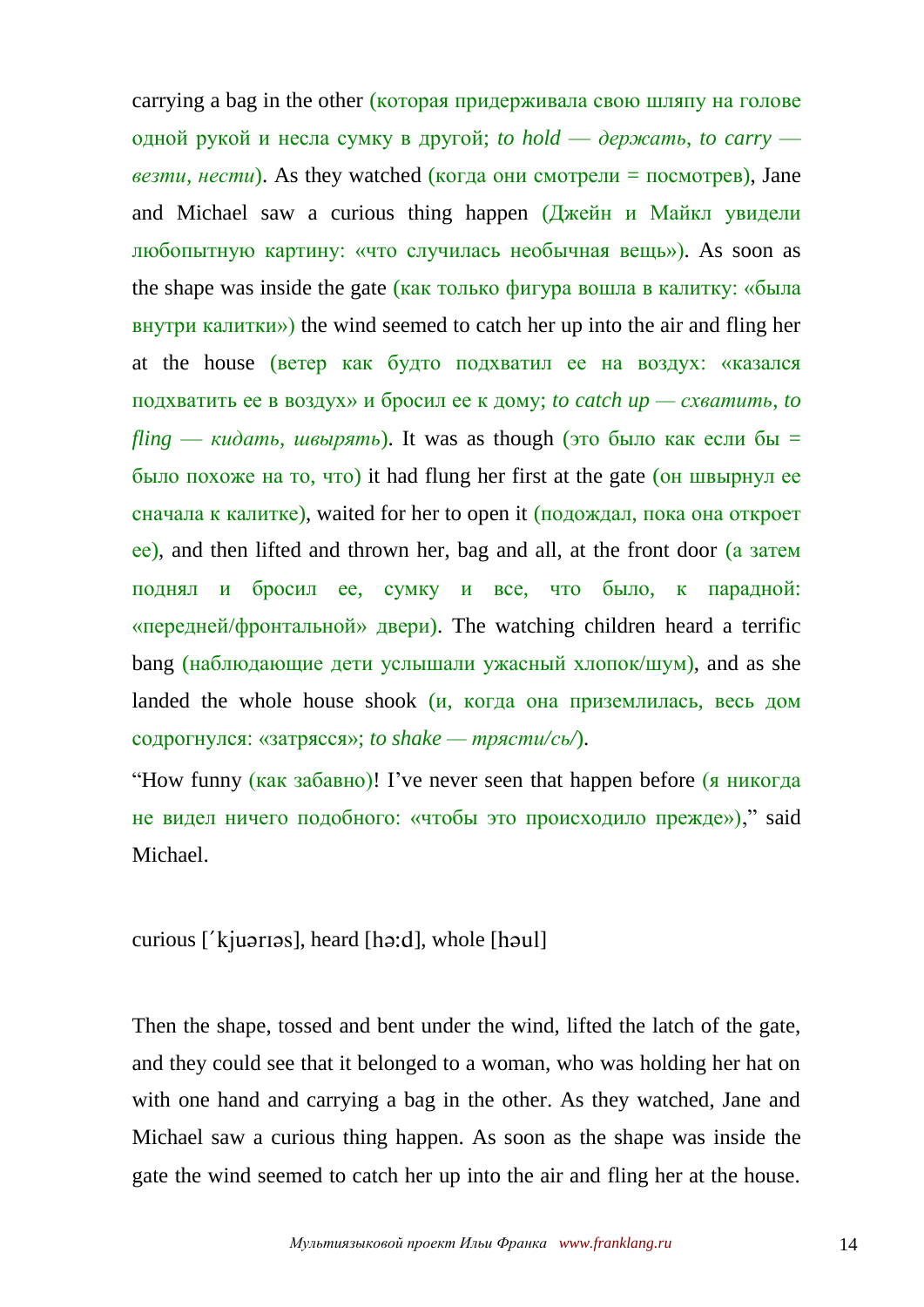It was as though it had flung her first at the gate, waited for her to open it, and then lifted and thrown her, bag and all, at the front door. The watching children heard a terrific bang, and as she landed the whole house shook. "How funny! I've never seen that happen before," said Michael.

"Let's go and see who it is (давай пойдем и посмотрим, кто это)!" said Jane, and taking Michael's arm she drew him away from the window (и, взяв Майкла за руку, она увела его от окна; *to draw — тащить, волочить; тянуть; to draw away — удалять, оттаскивать: «тащить прочь»*), through the Nursery and out on to the landing (через детскую и наружу на лестничную площадку). From there they always had a good view of anything that happened in the front hall (оттуда они всегда хорошо видели все: «имели хороший вид всего», что случалось в прихожей/передней).

Presently they saw their Mother (вскоре они увидели маму; *presently ныне, сегодня, сейчас, теперь; некоторое время спустя*) coming out of the drawing room with a visitor following her (выходящую из гостиной с посетительницей, идущей за ней; *to follow* — *следовать за*). Jane and Michael could see that the newcomer had shiny black hair (Джейн и Майкл увидели, что у незнакомки: «незнакомка имела» блестящие черные волосы) — "Rather like a wooden Dutch doll (скорее как у деревянной голландской куклы)" whispered Jane (прошептала Джейн). And that she was thin, with large feet and hands, and small, rather peering blue eyes (и что она — худая, с большими ступнями и руками, и маленькими, довольно буравящими голубыми глазами; *to peer — вглядываться, изучать*).

"You'll find that they are very nice children (вы увидите, что они — очень милые дети; *to find — находить, обнаруживать*)" Mrs Banks was saying (говорила миссис Бэнкс).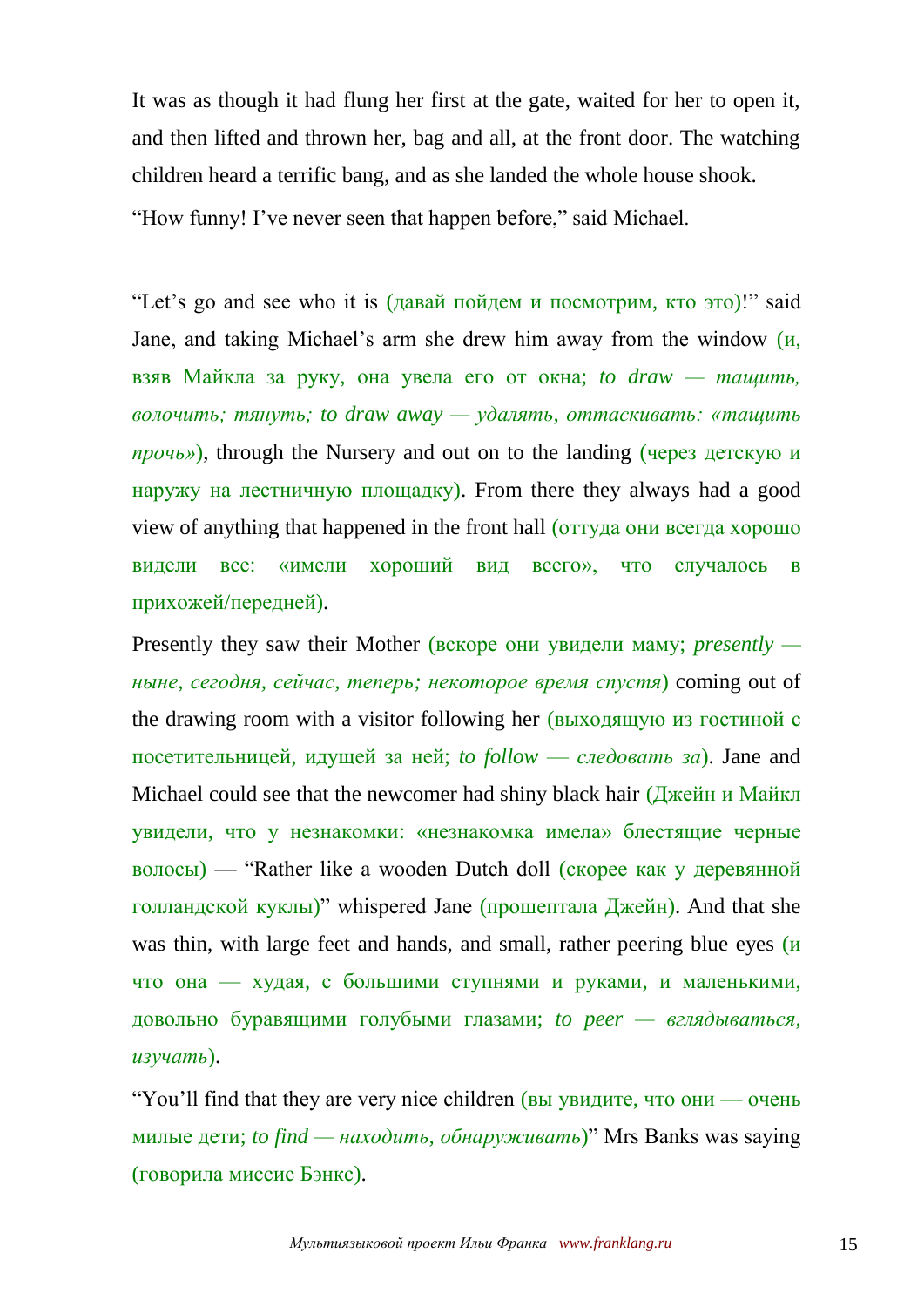Michael's elbow gave a sharp dig at Jane's ribs (Майкл ткнул Джейн в бок: «локоть Майкла дал острый толчок под ребра Джейн»).

"And that they give no trouble at all (и что они не причиняют никаких неприятностей)" continued Mrs Banks uncertainly (продолжала миссис Бэнкс неуверенно; *certain — точный, определенный; уверенный, убежденный*), as if she herself didn't really believe what she was saying (как будто сама на самом деле не верила в то, что говорила). They heard the visitor sniff as though *she* didn't either (они слышали, как посетительница фыркнула, как будто *она* тоже не верила в это).

Dutch  $\left[ d \right)$ , peering ['p[  $\left[$  p[ $\right]$ , certainly  $\left[$ 's $\right)$ ; the  $\left[$ 

"Let's go and see who it is!" said Jane, and taking Michael's arm she drew him away from the window, through the Nursery and out on to the landing. From there they always had a good view of anything that happened in the front hall.

Presently they saw their Mother coming out of the drawing room with a visitor following her. Jane and Michael could see that the newcomer had shiny black hair — "Rather like a wooden Dutch doll," whispered Jane. And that she was thin, with large feet and hands, and small, rather peering blue eyes.

"You'll find that they are very nice children," Mrs Banks was saying.

Michael's elbow gave a sharp dig at Jane's ribs.

"And that they give no trouble at all," continued Mrs Banks uncertainly, as if she herself didn't really believe what she was saying. They heard the visitor sniff as though *she* didn't either.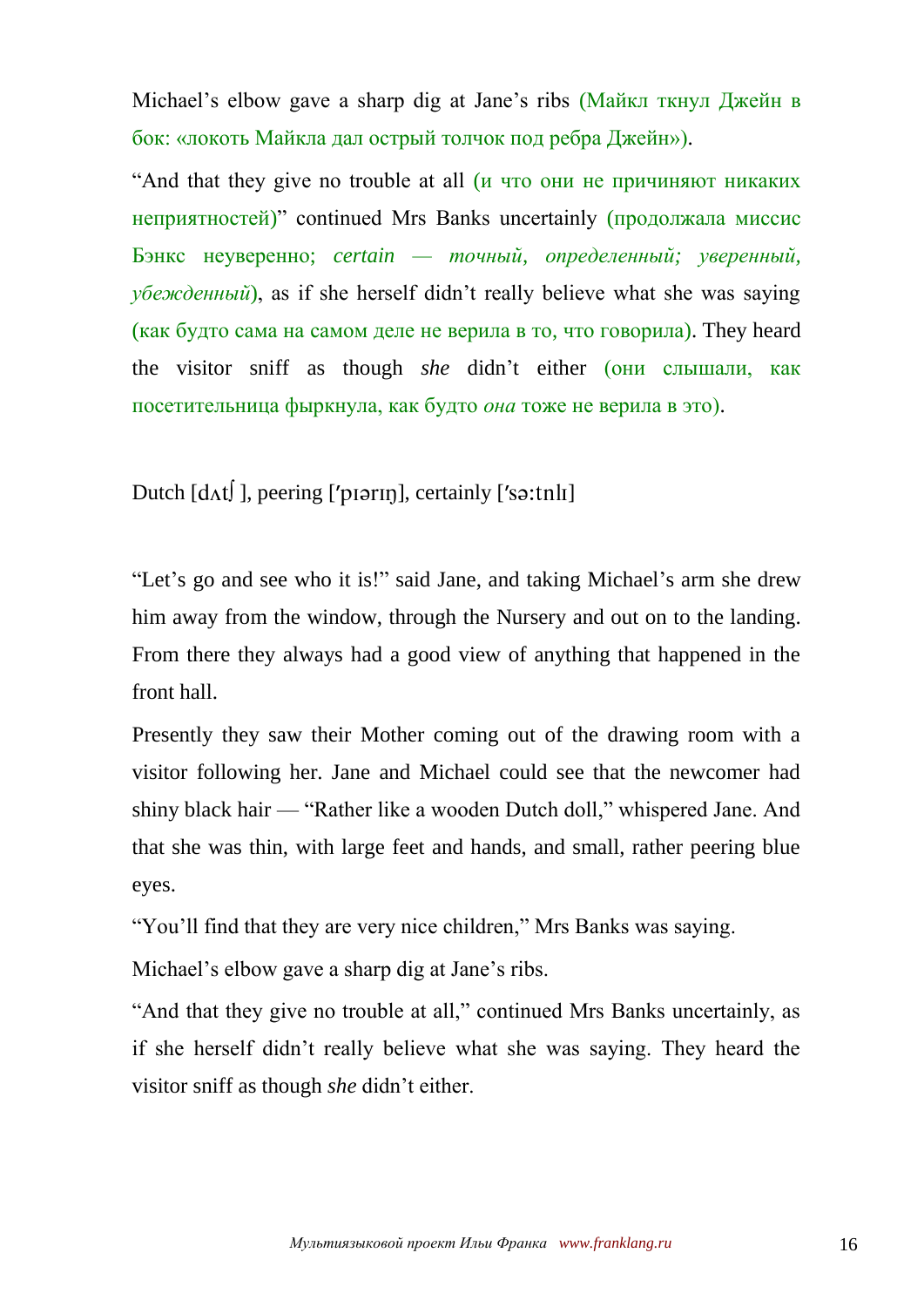"Now, about references (так, теперь насчет рекомендаций) — "Mrs Banks went on (продолжала миссис Бэнкс: *to go on — продолжать*).

"Oh, I make it a rule never to give references (о, не в моих правилах: «я сделала это правилом никогда не» давать рекомендаций)" said the other firmly (твердо сказала другая). Mrs Banks stared (миссис Бэнкс /в удивлении/ уставилась на нее; *to stare — пристально глядеть, вглядываться; уставиться*).

"But I thought it was usual (но я думала, что так принято: «это есть обычное дело»)" she said (она сказала). "I mean — I understood people always did (я имею в виду — я думала, все так поступают; *to understand — понимать, смыслить*)."

"A very old-fashioned idea, to *my* mind," (очень старомодный подход: «старомодная идея», на *мой* взгляд; *fashion — форма, очертания; покрой /об одежде/; мода*) Jane and Michael heard the stern voice say (Джейн и Майкл услышали, как сказал строгий голос)." *Very* oldfashioned (*очень* старомодный). *Quite* out of date, as you might say" (*допотопный: «довольно вне даты = выпадающий из времени»,* если можно: «ты мог бы» сказать).

Now, if there was one thing Mrs Banks did not like (если и было что-то: «одна вещь», что/которую миссис Бэнкс не любила), it was to be thought old-fashioned (так это то, когда о ней думают, что она — старомодная) She just couldn't bear it (она просто не могла этого вынести). So she said quickly (поэтому она быстро сказала):

"Very well, then ( $o$ чень хорошо, тогда = ладно, хорошо). We won't bother about them (мы не будем больше о них говорить: «беспокоиться о них»). I only asked (я только спросила), of course, in case *you* — er required it (конечно, на случай, если они — эээ — вам понадобились бы; *to require smth. — нуждаться в чем-либо; требовать чего-либо*). The nursery is upstairs  $(\text{qercka} - \text{Hae} \text{pxy}) -$ ". And she led the way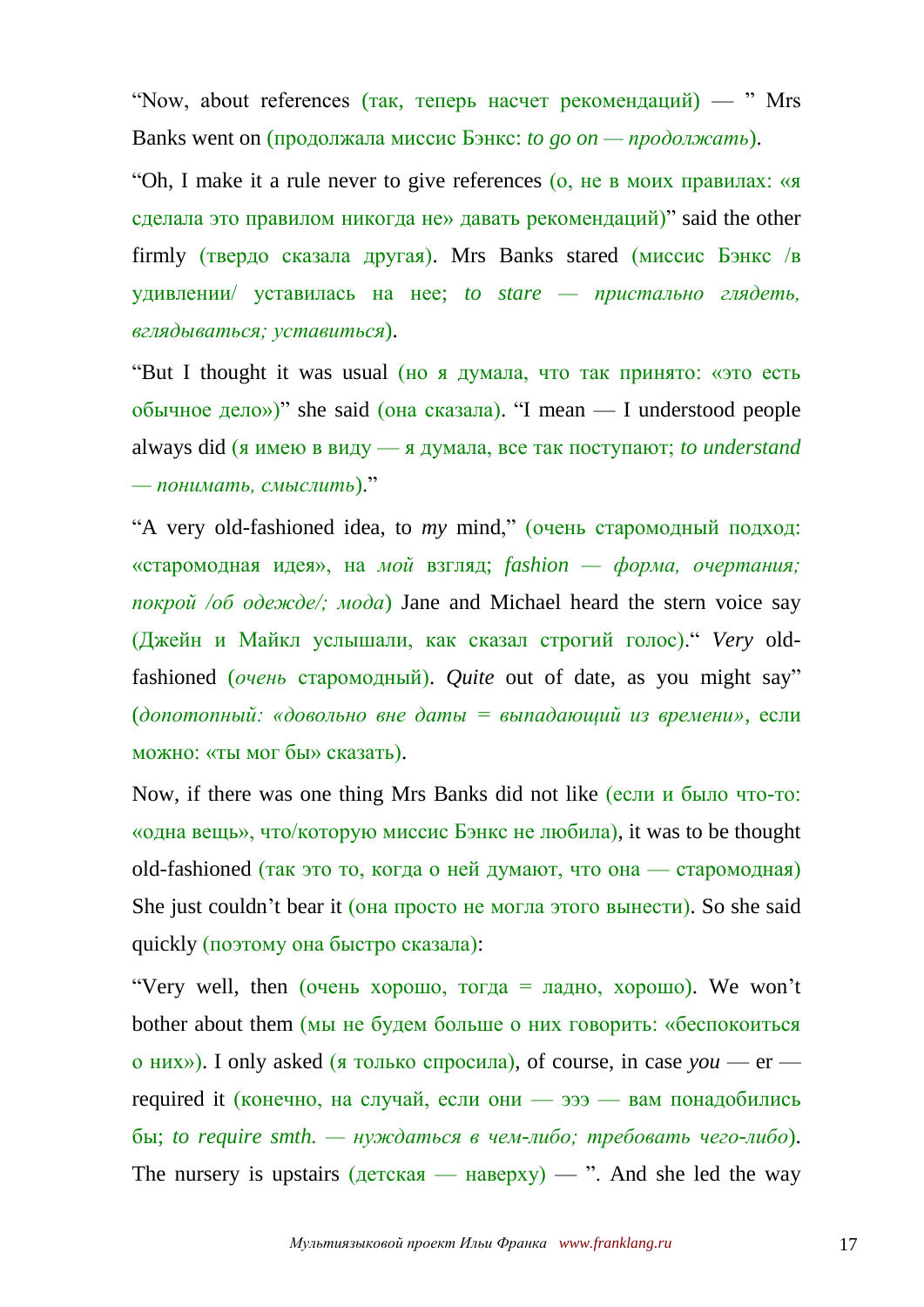towards the staircase, talking all the time, without stopping once (и она повела по направлению к лестнице, все время разговаривая, без остановки: «не останавливаясь ни разу»; *to lead the way — идти первым: «вести путь»*). And because she was doing that (и поскольку она делала это) Mrs Banks did not notice what was happening behind her (миссис Бэнкс не замечала, что происходило позади нее), but Jane and Michael, watching from the top landing (но Майкл и Джейн, смотрящие с верхней площадки; *landing — лестничная площадка*), had an excellent view of the extraordinary thing the visitor now did (прекрасно видели то невероятное: «имели превосходный вид той невероятной вещи», что гостья теперь вытворяла/делала).

stared [stɛəd], usual ['ju: 3uəl], extraordinary [Iks' tro: dnrI]

"Now, about references — " Mrs Banks went on.

"Oh, I make it a rule never to give references," said the other firmly. Mrs Banks stared.

"But I thought it was usual," she said. "I mean — I understood people always did."

"A very old-fashioned idea, to *my* mind," Jane and Michael heard the stern voice say." *Very* old-fashioned. *Quite* out of date, as you might say."

Now, if there was one thing Mrs Banks did not like, it was to be thought oldfashioned. She just couldn't bear it. So she said quickly:

"Very well, then. We won't bother about them. I only asked, of course, in case *you* — er — required it. The nursery is upstairs — " And she led the way towards the staircase, talking all the time, without stopping once. And because she was doing that Mrs Banks did not notice what was happening behind her, but Jane and Michael, watching from the top landing, had an excellent view of the extraordinary thing the visitor now did.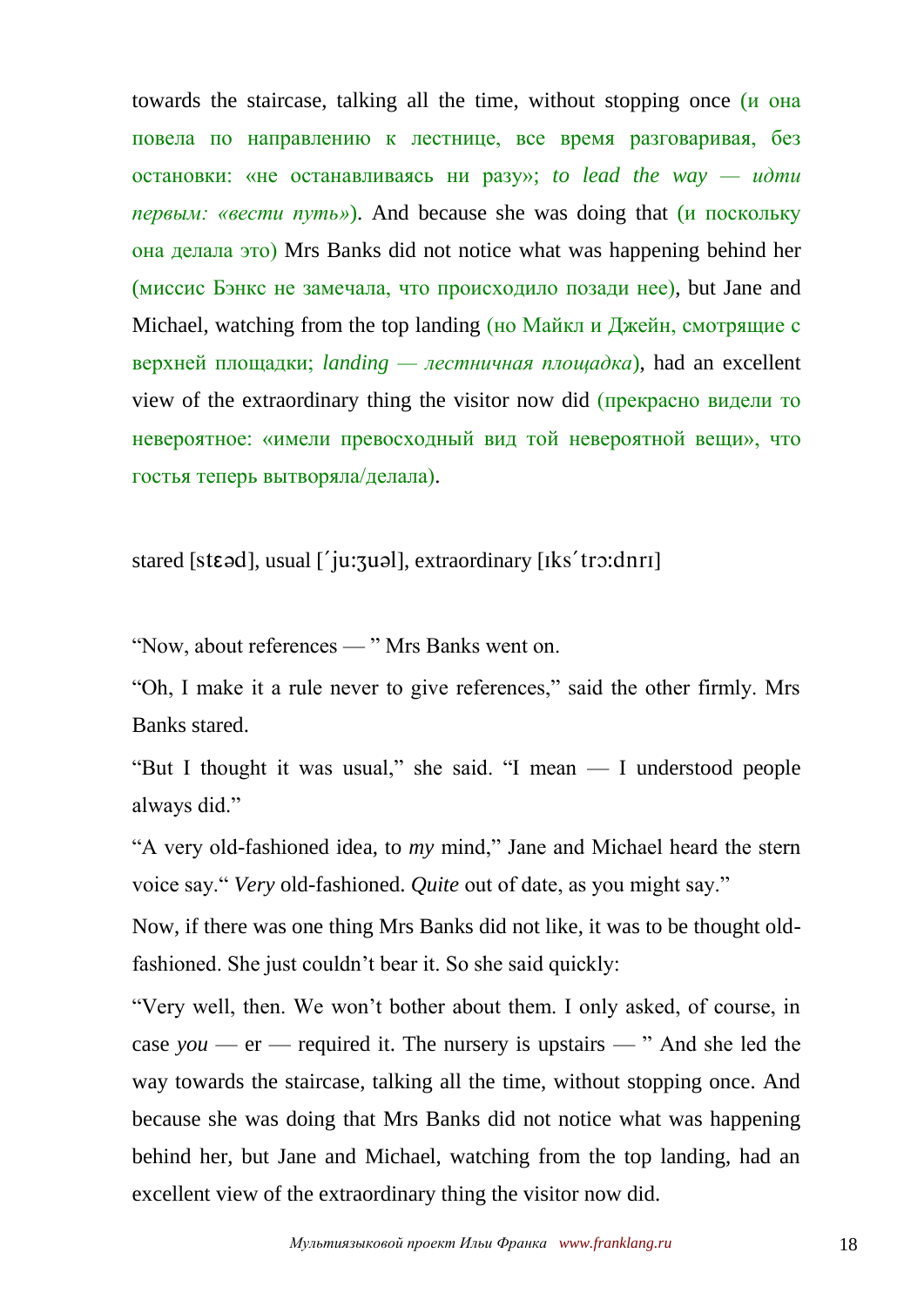Certainly she followed Mrs Banks upstairs (несомненно, она последовала за миссис Бэнкс по лестнице), but not in the usual way (но /вовсе/ не обычным способом). With her large bag in her hands she slid gracefully *up* the banisters (со своей большой сумкой в руках она скользнула изящно *вверх* по перилам), and arrived at the landing at the same time as Mrs Banks (и прибыла на верхнюю площадку в тот же момент, что и миссис Бэнкс). Such a thing, Jane and Michael knew (такого: «такой вещи» /как/ Джейн и Майкл знали), had never been done before (никогда не было сделано до этого момента; *before — вначале, прежде, раньше*). Down, of course, for they had often done it themselves (вниз — конечно, так как они сами часто это проделывали). But up — never (но вверх никогда)! They gazed curiously at the strange new visitor (они с любопытством уставились на странную новую гостью; *to gaze пристально глядеть; вглядываться; уставиться; curious любопытный; любознательный, пытливый*).

"Well, that's all settled, then (ну, тогда договорились: «это все решено, тогда»)." A sigh of relief came from the children's Mother (вздох облегчения вырвался у матери детей). "Quite (вполне). As long as *I'm* satisfied (до тех пор, пока *меня* все будет устраивать: «я буду довольна») said the other, wiping her nose with a large red and white bandanna handkerchief (сказала другая женщина, вытирая нос большим платком в красно-белую полоску; *bandanna — бандана /ковбойский шейный платок; косынка c цветным рисунком/*). "Why, children  $(no$ чему, дети = послушайте, дети) said Mrs Banks, noticing them suddenly (сказала миссис Бэнкс, вдруг заметив их; *to notice; suddenly вдруг, неожиданно*), "what are you doing there (что вы здесь делаете)? This is your new nurse, Mary Poppins (это ваша новая няня, Мэри Поппинс). Jane, Michael, say how do you do (Джейн, Майкл, поздоровайтесь: «скажите 'как вы поживаете' = 'здравствуйте'»)! And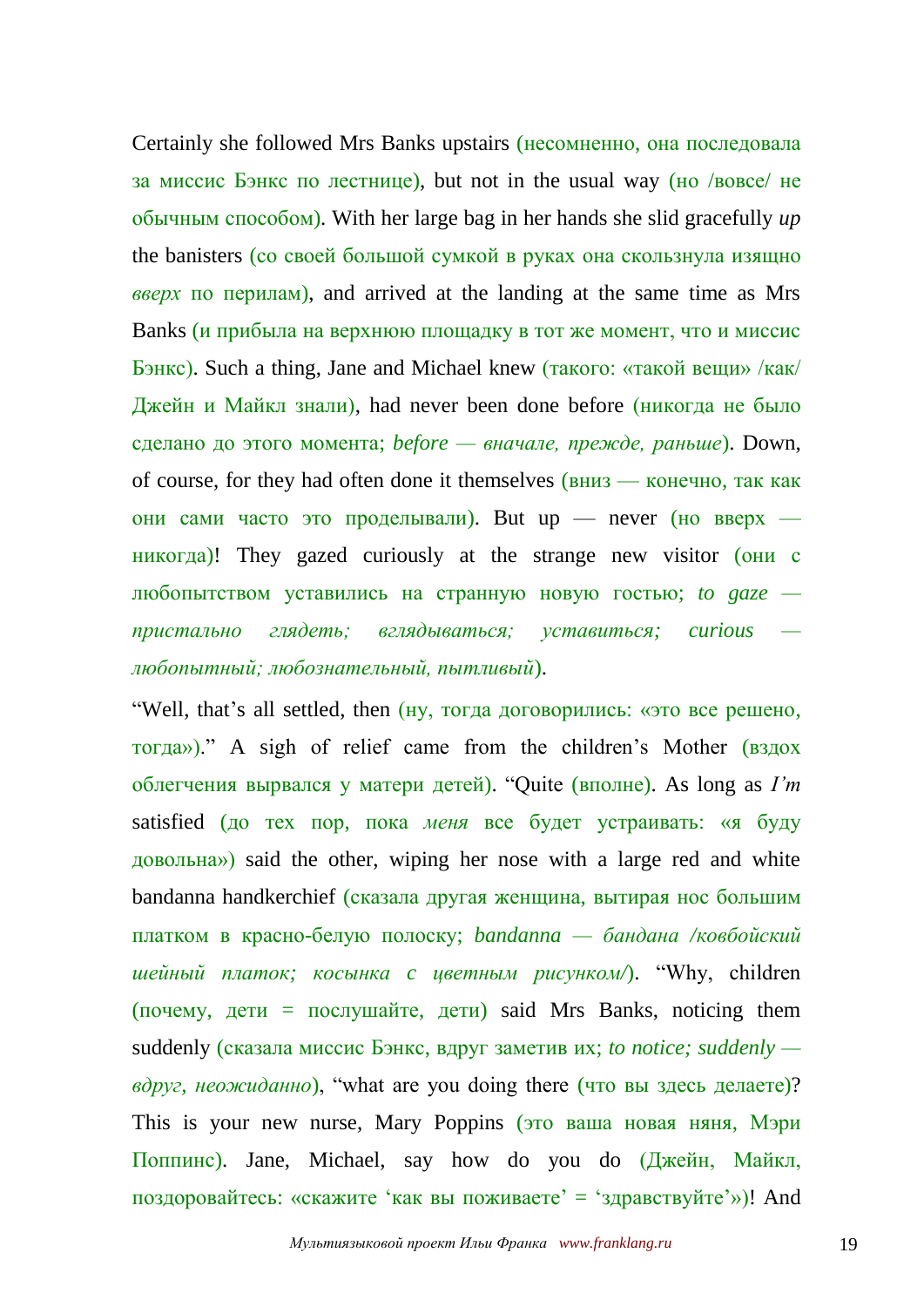these  $(a \text{ } \partial \text{ } T_H)$ <sup>"</sup> — she waved her hand at the babies in their cots ( $\partial$ Ha махнула на младенцев в кроватках; *cot — детская кроватка*) — "are the Twins  $(1)$ это $(1)$  близнецы)".

knew [nju:], satisfied ['s  $\alpha$ usfard], handkerchief ['h $\alpha$ ngkət] If]

Certainly she followed Mrs Banks upstairs, but not in the usual way. With her large bag in her hands she slid gracefully *up* the banisters, and arrived at the landing at the same time as Mrs Banks. Such a thing, Jane and Michael knew, had never been done before. Down, of course, for they had often done it themselves. But up — never! They gazed curiously at the strange new visitor.

"Well, that's all settled, then." A sigh of relief came from the children's Mother.

"Quite. As long as *I'm* satisfied," said the other, wiping her nose with a large red and white bandanna handkerchief.

"Why, children," said Mrs Banks, noticing them suddenly, "what are you doing there? This is your new nurse, Mary Poppins. Jane, Michael, say how do you do! And these" — she waved her hand at the babies in their cots — "are the Twins."

Mary Poppins regarded them steadily (Мэри Поппинс осмотрела их пристально; *steady — устойчивый; прочный, твердый*), looking from one to the other as though she were making up her mind (переводя взгляд с одного на другого, как бы принимая решение; *to make up one's mind решать: «составлять свое мнение»*) whether she liked them or not (нравятся ли они ей или нет).

"Will we do (мы подойдем; *to do /for smth./* — *подходить, соответствовать /чему-либо/*)?" said Michael.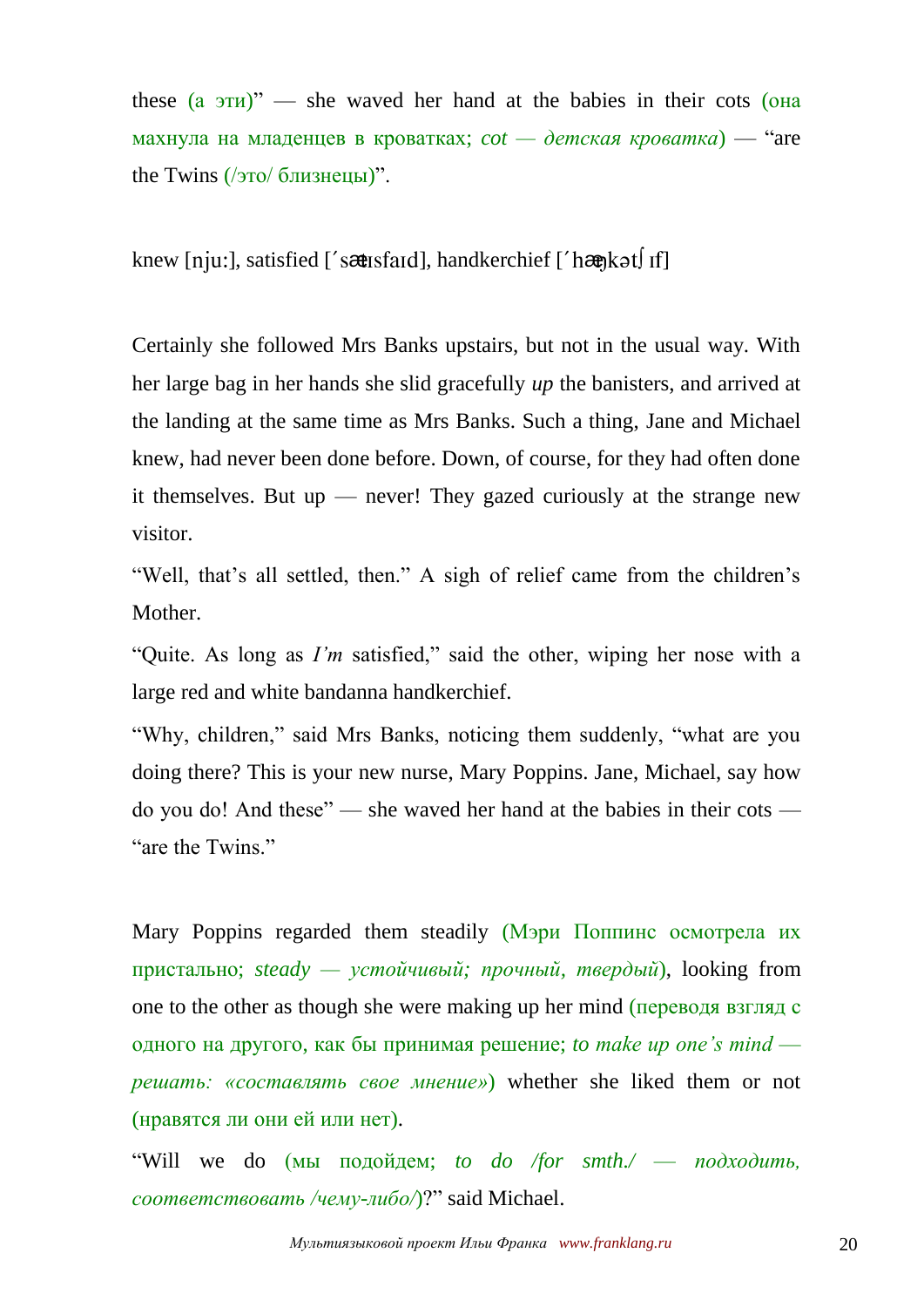"Michael, don't be naughty (Майкл, не будь непослушным/озорным)," said his Mother (сказала его мама). Mary Poppins continued to regard the four children searchingly (Мэри Поппинс продолжала изучать четырех детей испытующе; *to search — искать; вести поиски; анализировать /свои чувства и т. n./*). Then, with a long, loud sniff that seemed to indicate that she had made up her mind, she said (затем, с долгим, громким фырканьем, которое должно было означать: «казалось указывать», что она составила о них свое мнение, она сказала):

"I'll take the position (я остаюсь: «я возьму эту должность»: *position положение, должность*)".

"For all the world (точно так, как если бы: «для всего мира»; *for all the world as if — точно так, как если бы*) as Mrs Banks said to her husband later (как говорила миссис Бэнкс своему мужу позже), "as though she were doing us a signal honour (как будто она оказывала нам великую честь: «делала нам выдающееся уважение»)".

"Perhaps she is (возможно, она и оказывает)", said Mr Banks, putting his nose round the corner of the newspaper for a moment (высунув на мгновенье свой нос из-за газеты: «выставив свой нос вокруг = *из-за* угла газеты»), and then withdrawing it very quickly (а затем очень быстро убрав его обратно; *to withdraw — отдергивать /напр., руку/; отнимать, отводить, убирать*).

When their Mother had gone (когда их мама ушла), Jane and Michael edged towards Mary Poppins (Джейн и Майкл начали осторожно подходить к Мэри Поппинс; *to edge — продвигаться незаметно, протираться, проползать, пролезать; edge — кромка, край*), who stood, still as a post, with her hands folded in front of her (которая стояла неподвижно как столб, с руками, сложенными на груди: «впереди нее»; *post — мачта, подпорка, свая, стойка, столб, кол, шест*).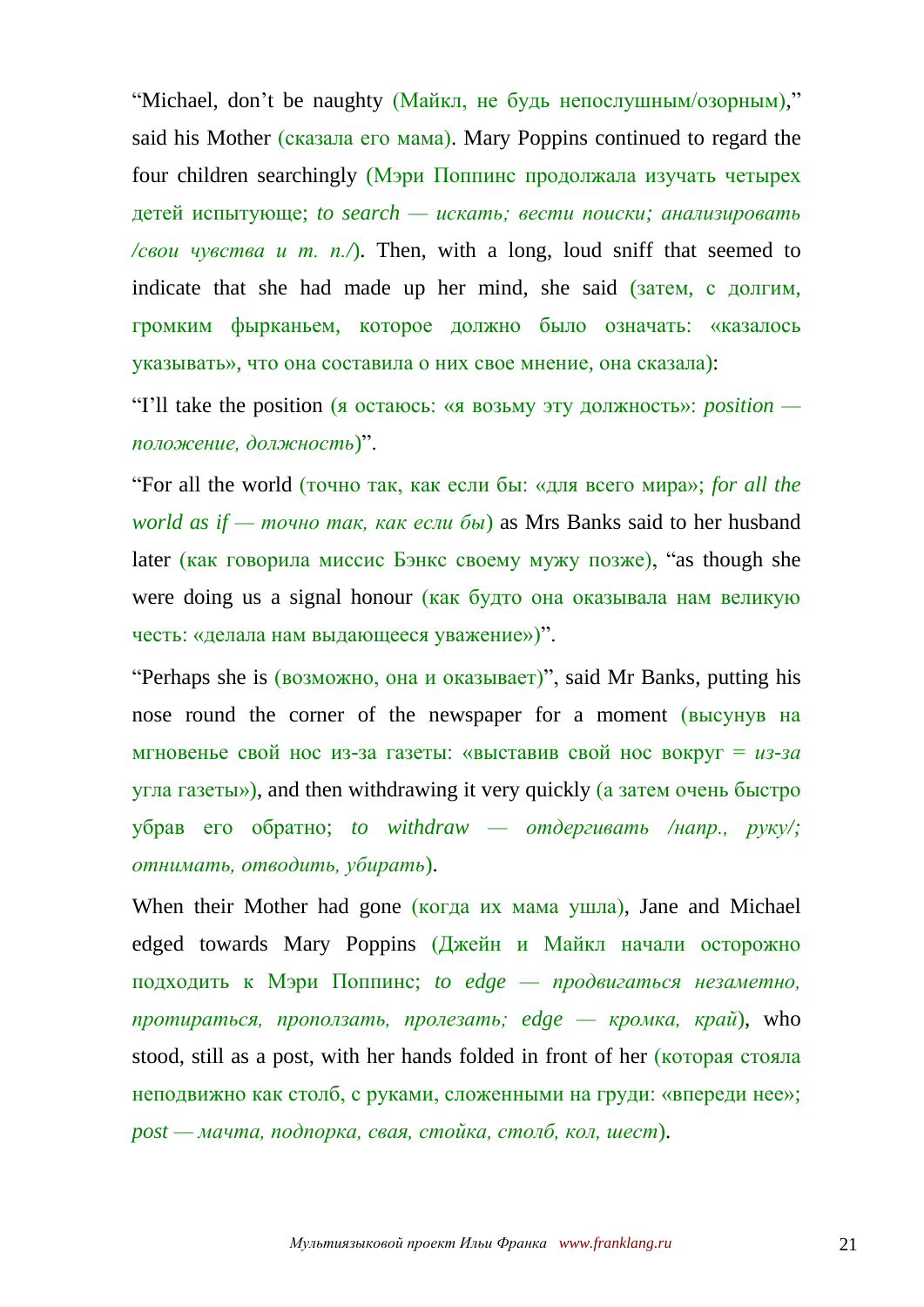"How did you come (как вы добрались)" Jane asked (спросила Джейн). "It looked just as if the wind blew you here (казалось, что: «это выглядело», как будто ветер принес вас сюда; *to blow — дуть*)".

"It did (так и есть: «он принес»)," said Mary Poppins briefly (ответила Мэри Поппинс коротко). And she proceeded to unwind her muffler from her neck and to take off her hat (и она продолжила разматывать свой теплый шарф с шеи и снимать свою шляпу; *muffler — толстый, теплый шарф; теплое кашне; to muffle — закутывать, окутывать*), which she hung on one of the bedposts (которую она повесила на один из столбиков кровати; *to hang*).

naughty  $\lceil$  'no:til, searchingly  $\lceil$  'so:t $\lceil$  in  $\lceil$ , honour  $\lceil$  'on  $\lceil$ 

Mary Poppins regarded them steadily, looking from one to the other as though she were making up her mind whether she liked them or not.

"Will we do?" said Michael.

"Michael, don't be naughty," said his Mother.

Mary Poppins continued to regard the four children searchingly. Then, with a long, loud sniff that seemed to indicate that she had made up her mind, she said:

"I'll take the position."

"For all the world," as Mrs Banks said to her husband later, "as though she were doing us a signal honour."

"Perhaps she is," said Mr Banks, putting his nose round the corner of the newspaper for a moment and then withdrawing it very quickly.

When their Mother had gone, Jane and Michael edged towards Mary Poppins, who stood, still as a post, with her hands folded in front of her.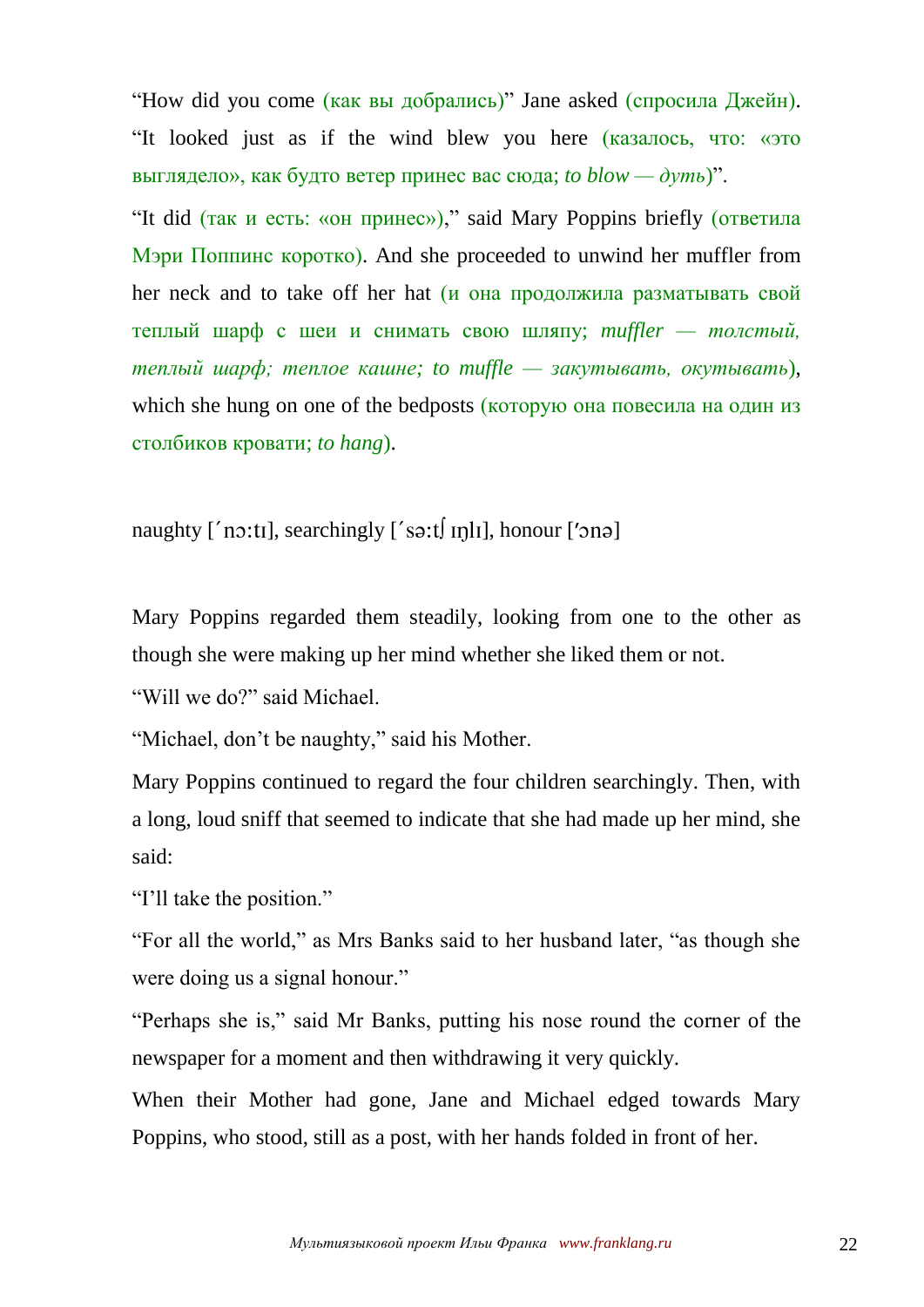"How did you come?" Jane asked. "It looked just as if the wind blew you here."

"It did," said Mary Poppins briefly. And she proceeded to unwind her muffler from her neck and to take off her hat, which she hung on one of the bedposts.

As it did not seem as though Mary Poppins was going to say any more (так как не похоже было, что Мэри Поппинс собиралась говорить что-либо еще; *to be going to — собираться что-либо сделать*) — though she sniffed a great deal (хотя она и много: «огромное количество» фыркала) — Jane, too, remained silent (Джейн тоже молчала: «оставалась молчаливой»). But when she bent down to undo her bag (но когда она наклонилась вниз, чтобы открыть свою сумку; *to bend*), Michael could not restrain himself (Майкл не смог сдержать себя).

"What a funny bag (какая забавная сумка)!" he said, pinching it with his fingers (сказал он, пощипывая ее своими пальцами).

"Carpet (ковровая; *carpet — ковер; carpet bag — дорожная сумка /делалась первоначально из материала, похожего на ковровый/*)," said Mary Poppins, putting her key in the lock (ответила Мэри Поппинс, вставляя ключ в замок).

"To carry carpets in, you mean (чтобы носить в ней ковры, вы имеете в виду)?

"No (нет). Made of (сделана из ковра)."

"Oh," said Michael. "I see (я понимаю: «я вижу»)." But he didn't — quite (но он не понимал — вполне = но он не вполне/не очень понимал).

silent ['sail ant], undo  $\lceil \Delta n' \, du \rceil$ , quite [kwait]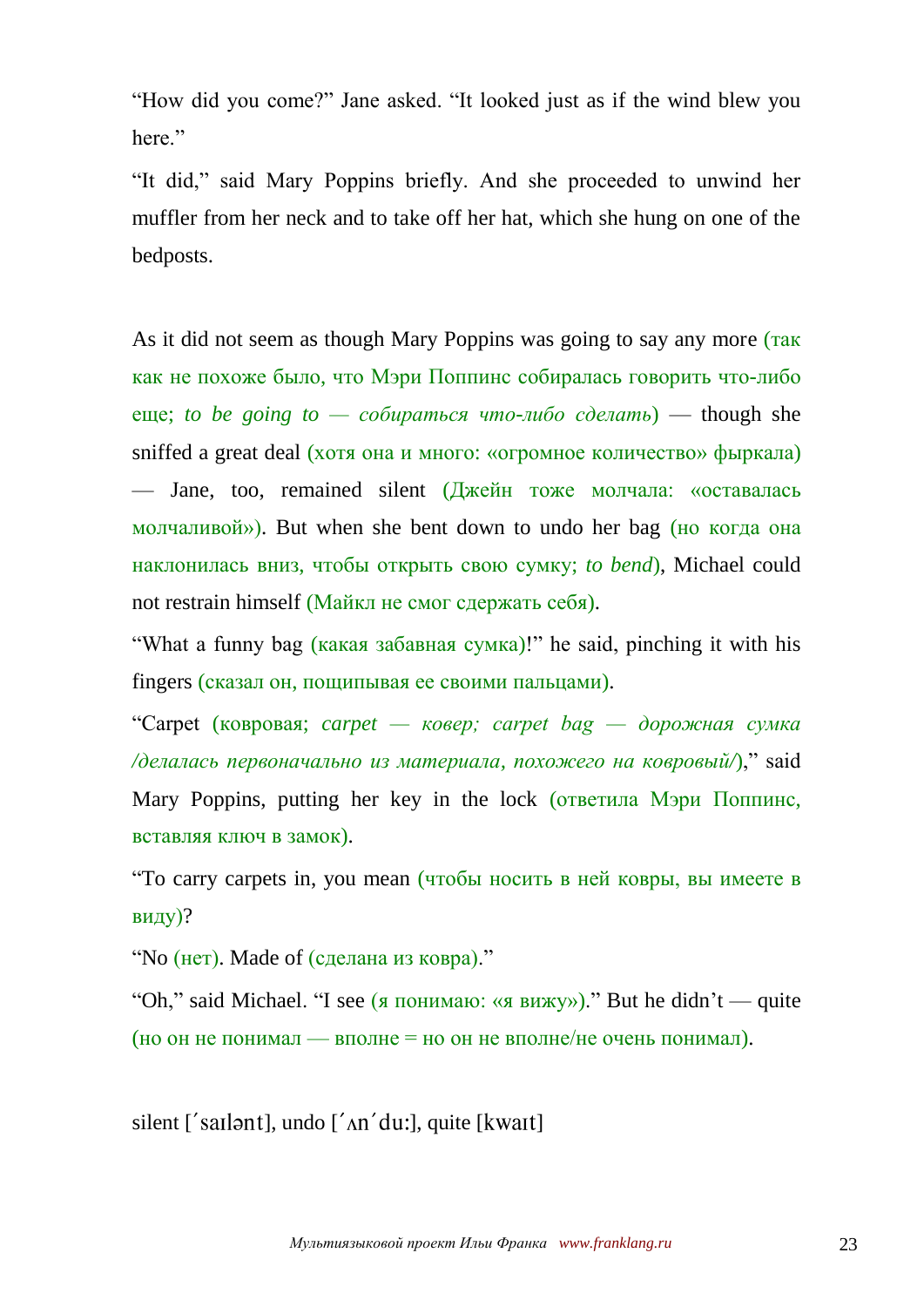As it did not seem as though Mary Poppins was going to say any more though she sniffed a great deal — Jane, too, remained silent. But when she bent down to undo her bag, Michael could not restrain himself.

"What a funny bag!" he said, pinching it with his fingers.

"Carpet," said Mary Poppins, putting her key in the lock.

"To carry carpets in, you mean?"

"No. Made of."

"Oh," said Michael. "I see." But he didn't — quite.

By this time the bag was open (к тому времени сумка была открыта), and Jane and Michael were more than surprised to find it was completely empty (и Джейн и Майкл были более чем удивлены обнаружить, что она была совершенно пуста).

"Why (почему = ну и ну)," said Jane, "there's nothing in it (в ней ничего нет)!"

"What do you mean — nothing (что значит: «что ты имеешь в виду» ничего)?" demanded Mary Poppins (спросила Мэри Поппинс), drawing herself up and looking as though she had been insulted (распрямляясь: «вытягиваясь вверх» и выглядя так, как будто она была обижена/оскорблена). "Nothing in it, did you say (ничего нет в ней, ты сказала)?"

And with that she took out from the empty bag a starched white apron and tied it round her waist (и тут: «с этим/при этом» она достала из пустой сумки накрахмаленный белый фартук и повязала его вокруг пояса; *waist — талия*). Next she unpacked a large cake of Sunlight Soap (затем она распаковала большой кусок хозяйственного мыла; *sunlight солнечный свет*), a toothbrush (зубную щетку; *tooth — зуб; brush щетка*), a packet of hairpins (упаковку шпилек для волос; *pin шпилька*), a bottle of scent (бутылочку духов; *scent — /приятный/ запах,*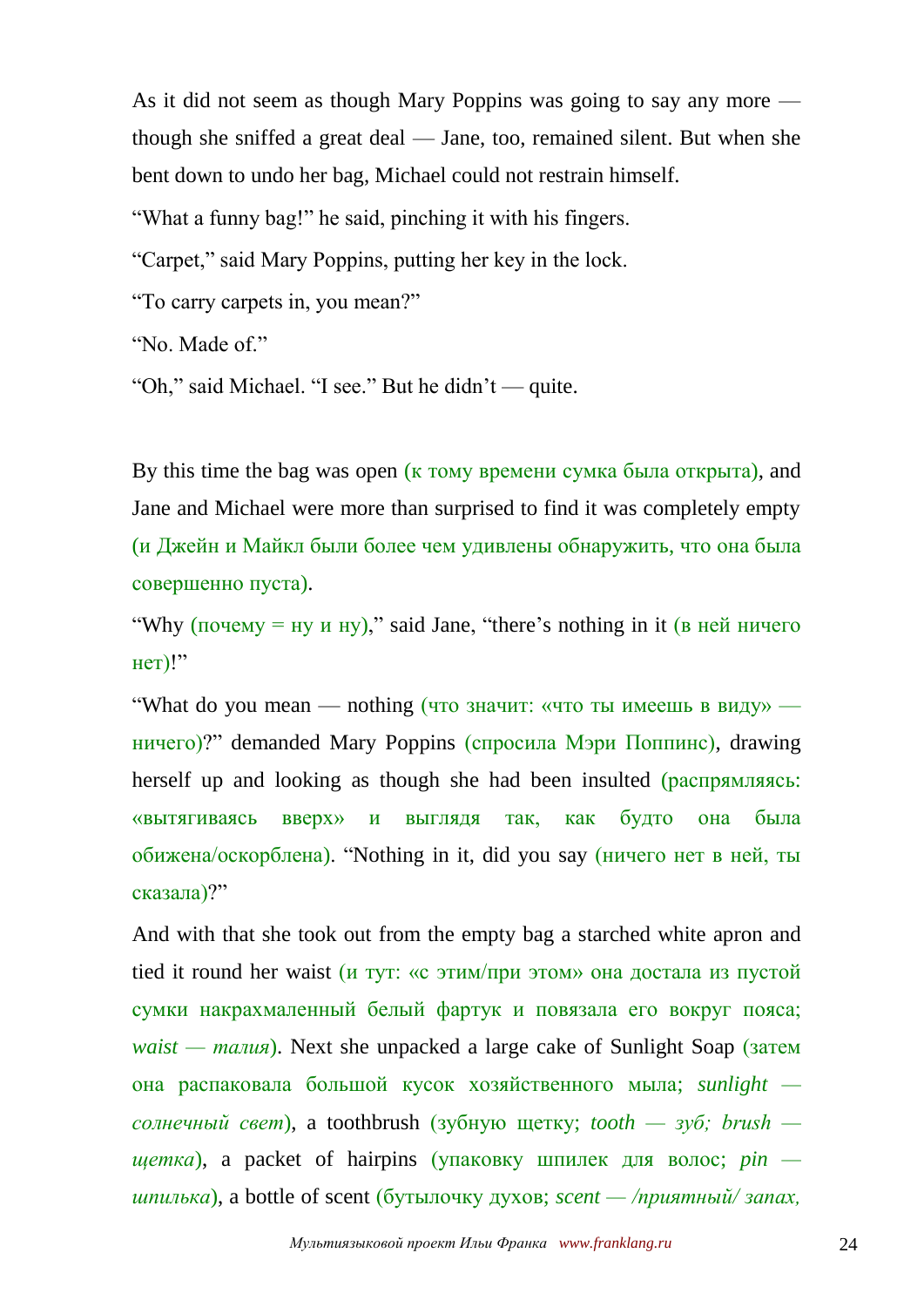*аромат; духи*), a small folding armchair (маленькое складное кресло; *to fold — складывать*) and a box of throat lozenges (и коробку таблеток для горла; *lozenge — ромб; ромбовидная фигура; лепешка, таблетка*).

surprise [sə'praiz], insulted [in's altid], sunlight ['s and ant], lozenge  $[$ ' $\sqrt{2}$ lozindz $\sqrt{2}$ ]

By this time the bag was open, and Jane and Michael were more than surprised to find it was completely empty.

"Why," said Jane, "there's nothing in it!"

"What do you mean — nothing?" demanded Mary Poppins, drawing herself up and looking as though she had been insulted. "Nothing in it, did you say?"

And with that she took out from the empty bag a starched white apron and tied it round her waist. Next she unpacked a large cake of Sunlight Soap, a toothbrush, a packet of hairpins, a bottle of scent, a small folding armchair and a box of throat lozenges.

Jane and Michael stared (Джейн и Майкл уставились /на нее/).

"But I *saw* (но я *видел*)," whispered Michael (прошептал Майкл). "I'm sure it was empty (я уверен, что она была пуста)".

"Hush (тише; *hush! — ш-ш!, тс!, тише!, замолчи!*)!" said Jane, as Mary Poppins took out a large bottle labelled (так как Мэри Поппинс вынула большую бутылку с ярлыком; *label — ярлык, этикетка, наклейка, бирка; to label — прикреплять ярлык, этикетку, навешивать бирку*) "One Teaspoon to be Taken at Bedtime («одну чайную ложку /нужно/ принимать перед сном»; *bedtime — время ложиться спать; bed постель*)."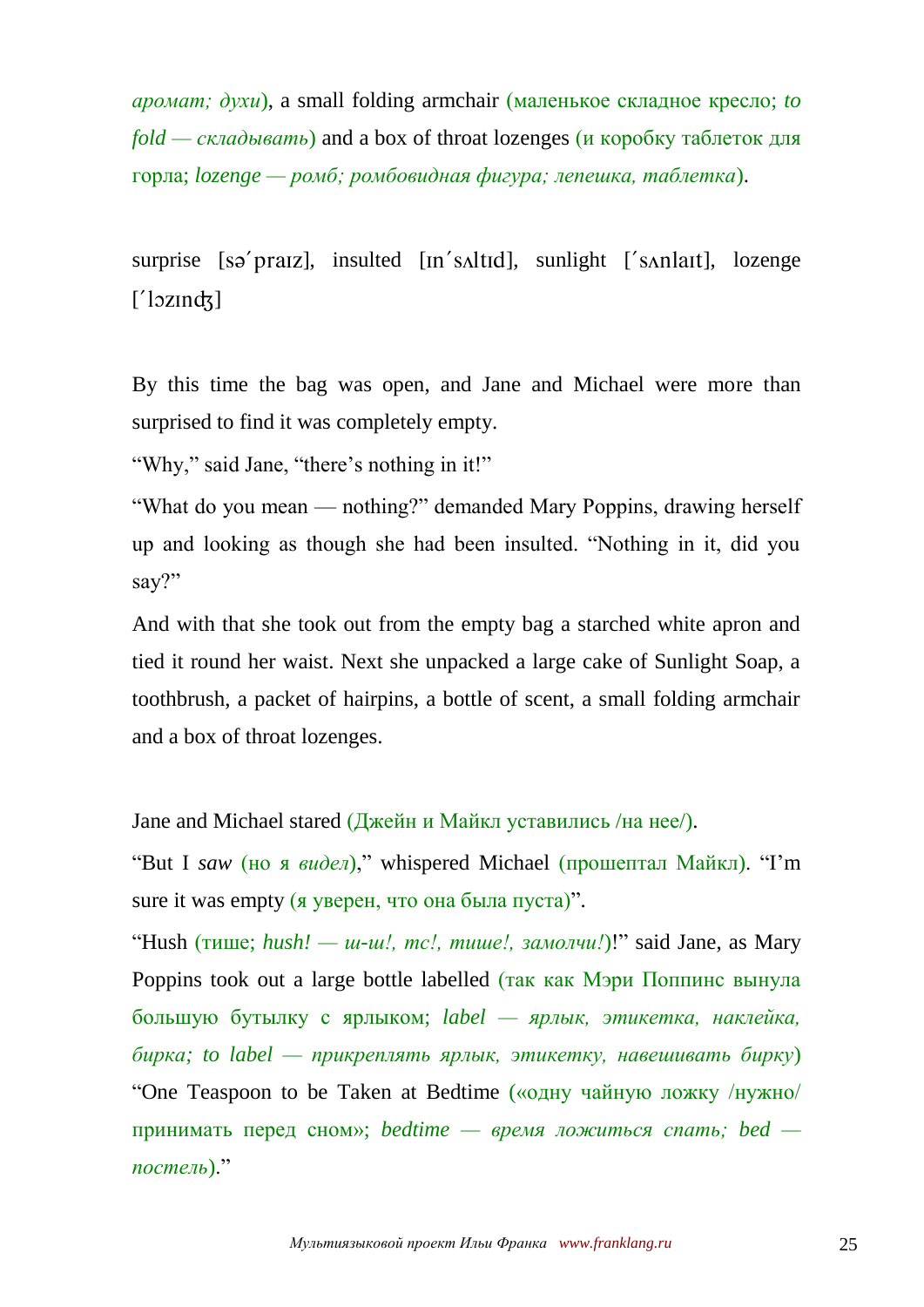A spoon was attached to the neck of the bottle (ложка была прикреплена к горлышку бутылки), and into this Mary Poppins poured a dark crimson fluid (и в нее Мэри Поппинс налила темно-малиновую жидкость; *crimson — малиновый, темно-красный, кармазинный*).

"Is that your medicine (это ваше лекарство)? enquired Michael, looking very interested (спросил Майкл, выглядя очень заинтересованным; *to enquire — осведомляться, справляться, спрашивать, узнавать*).

"No, yours (нет, твое)," said Mary Poppins, holding out the spoon to him (протягивая ему ложку). Michael stared (Майкл пристально на нее посмотрел). He wrinkled up his nose (он сморщил нос). He began to protest (он начал возражать).

"I don't want it (я не хочу это). I don't need it (мне это не нужно). I won't (я не буду)!"

whispered  $\lceil$ ' wispad], poured  $\lceil$ po:d], enquired  $\lceil$  [In' kwai ad]

Jane and Michael stared.

"But I *saw*," whispered Michael. "I'm sure it was empty."

"Hush!" said Jane, as Mary Poppins took out a large bottle labelled "One Teaspoon to be Taken at Bedtime."

A spoon was attached to the neck of the bottle, and into this Mary Poppins poured a dark crimson fluid.

"Is that your medicine?" enquired Michael, looking very interested.

"No, yours," said Mary Poppins, holding out the spoon to him. Michael stared. He wrinkled up his nose. He began to protest.

"I don't want it. I don't need it. I won't!"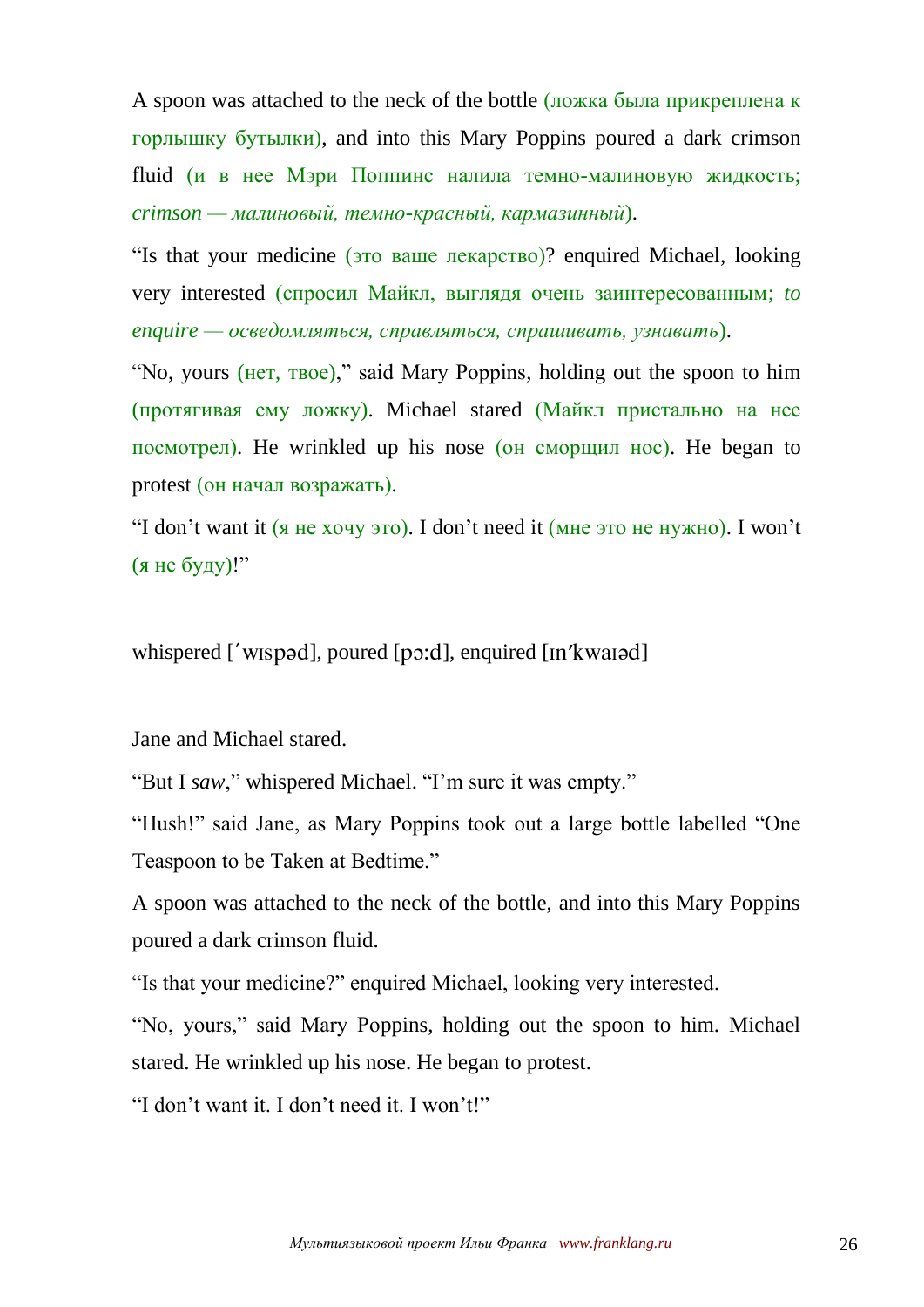But Mary Poppins' eyes were fixed upon him (но глаза Мэри Поппинс неотрывно смотрели не него: «были закреплены на нем»), and Michael suddenly discovered (и Майкл неожиданно обнаружил) that you could not look at Mary Poppins and disobey her (что ты не можешь = *невозможно* смотреть на Мэри Поппинс и не подчиниться ей; *to disobey — не повиноваться, не подчиняться, не слушаться*). There was something strange and extraordinary about her (было что-то странное и необыкновенное в ней) — something that was frightening and at the same time most exciting (что-то, что было пугающим и в тоже время в крайней степени завораживающим; *to frighten — пугать; to excite возбуждать; вызывать интерес*). The spoon came nearer (ложка приблизилась: «подошла ближе»; *near — близкий*). He held his breath, shut his eyes and gulped (он задержал дыхание, закрыл глаза и выпил одним глотком; *to gulp* — *быстро глотать*) A delicious taste ran round his mouth (восхитительный вкус разлился по его рту: «побежал вокруг по его рту»). He turned his tongue in it (он покрутил языком в нем). He swallowed (он проглотил), and a happy smile ran round his face (и счастливая улыбка озарила его лицо: «пробежала по его лицу»; *to run — бежать*).

"Strawberry ice (клубничное мороженое)," he said ecstatically (он сказал восторженно; *ecstatic — исступленный; экстатический; восторженный*). "More, more, more (еще, еще, еще: «больше»)!"

delicious  $\left[ d\right]$   $\left[ d\right]$   $\left[ d\right]$ , tongue  $\left[ \left[ \text{Ln} \right] \right]$ , strawberry  $\left[ \text{Lm} \right]$   $\left[ \text{Lm} \right]$ 

But Mary Poppins' eyes were fixed upon him, and Michael suddenly discovered that you could not look at Mary Poppins and disobey her. There was something strange and extraordinary about her — something that was frightening and at the same time most exciting. The spoon came nearer. He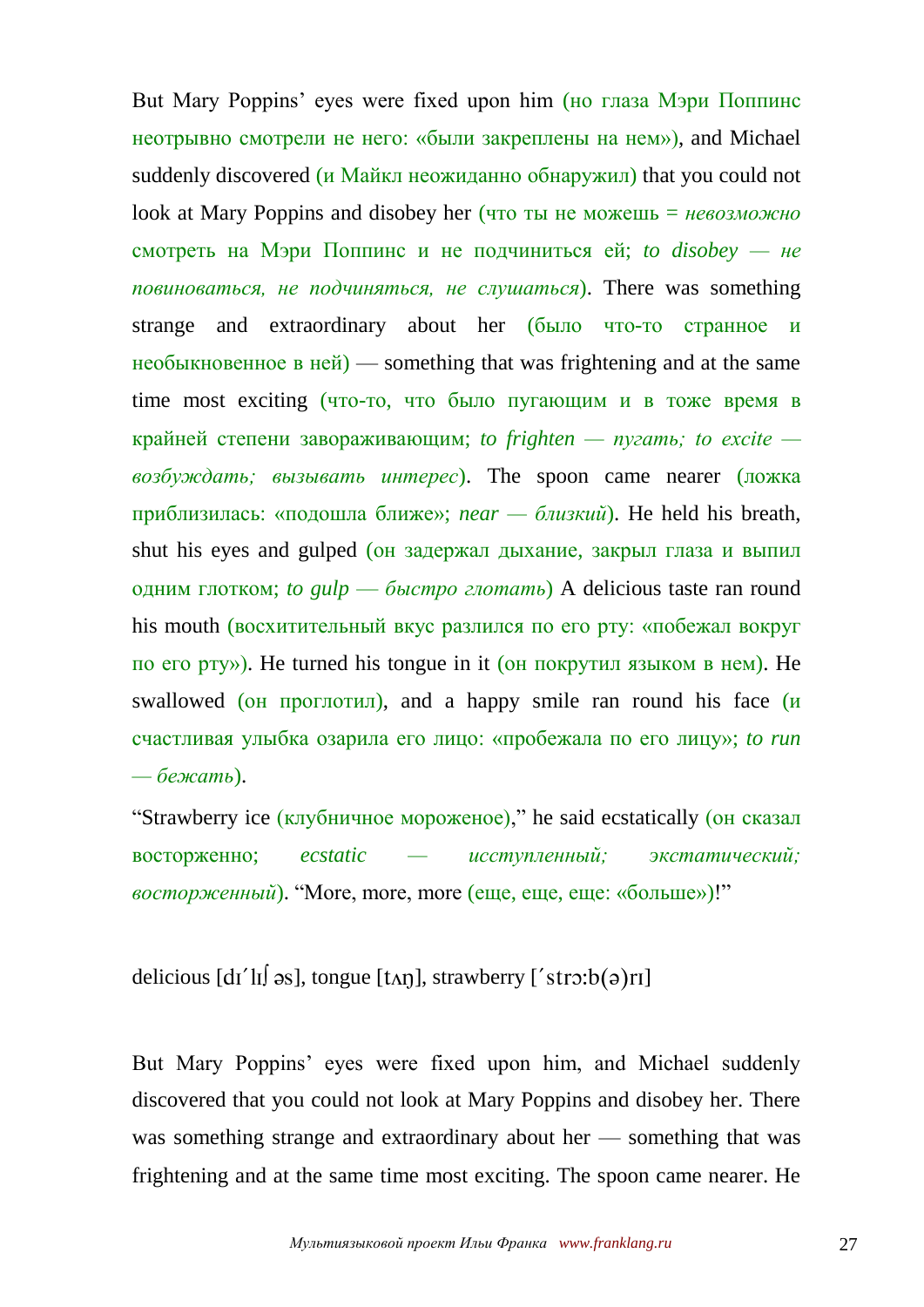held his breath, shut his eyes and gulped. A delicious taste ran round his mouth. He turned his tongue in it. He swallowed, and a happy smile ran round his face.

"Strawberry ice," he said ecstatically. "More, more, more!"

But Mary Poppins (но Мэри Поппинс), her face as stern as before, was pouring out a dose for Jane (с таким же строгим лицом как и прежде, наливала лекарство для Джейн; *dose — доза, доля, порция, прием; to administer, give a dose — назначать дозу*). It ran into the spoon, silvery, greeny, yellowy (оно текло в ложку — серебристое, зеленоватое, желтоватое; *silver — серебро*). Jane tasted it (Джейн попробовала его).

"Lime-juice cordial (лимонная настойка: «ликер из лимонного сока»; *lime — лайм настоящий /разновидность лимона/*)," she said, sliding her tongue deliciously over her lips (от восхищения/смакуя скользя языком по губам = облизывая в восхищении губы; *to slide — скользить; delicious — восхитительный, прелестный; очень вкусный*). But when she saw Mary Poppins moving towards the Twins with the bottle (но когда она увидела, что Мэри Поппинс пошла: «двигающуюся по направлению» к близнецам с этой бутылкой), Jane rushed at her  $(\frac{\pi}{4}m\epsilon)$ бросилась к ней).

"Oh, no — please (о, нет — пожалуйста). They're too young (они слишком маленькие). It wouldn't be good for them (для них это не будет полезно). "Please!" Mary Poppins, however, took no notice, but with a warning, terrible glance at Jane (Мэри Поппинс, однако, не обратила внимания, но c предупреждающим, ужасным взглядом на Джейн: *glance — быстрый взгляд*), tipped the spoon towards John's mouth (наклонила ложку ко рту Джона). He lapped at it eagerly (он с жадностью стал с нее пить; *to lap — лакать; жадно пить, глотать*), and by the few drops that were spilt on his bib  $(\mu$  по нескольким каплям,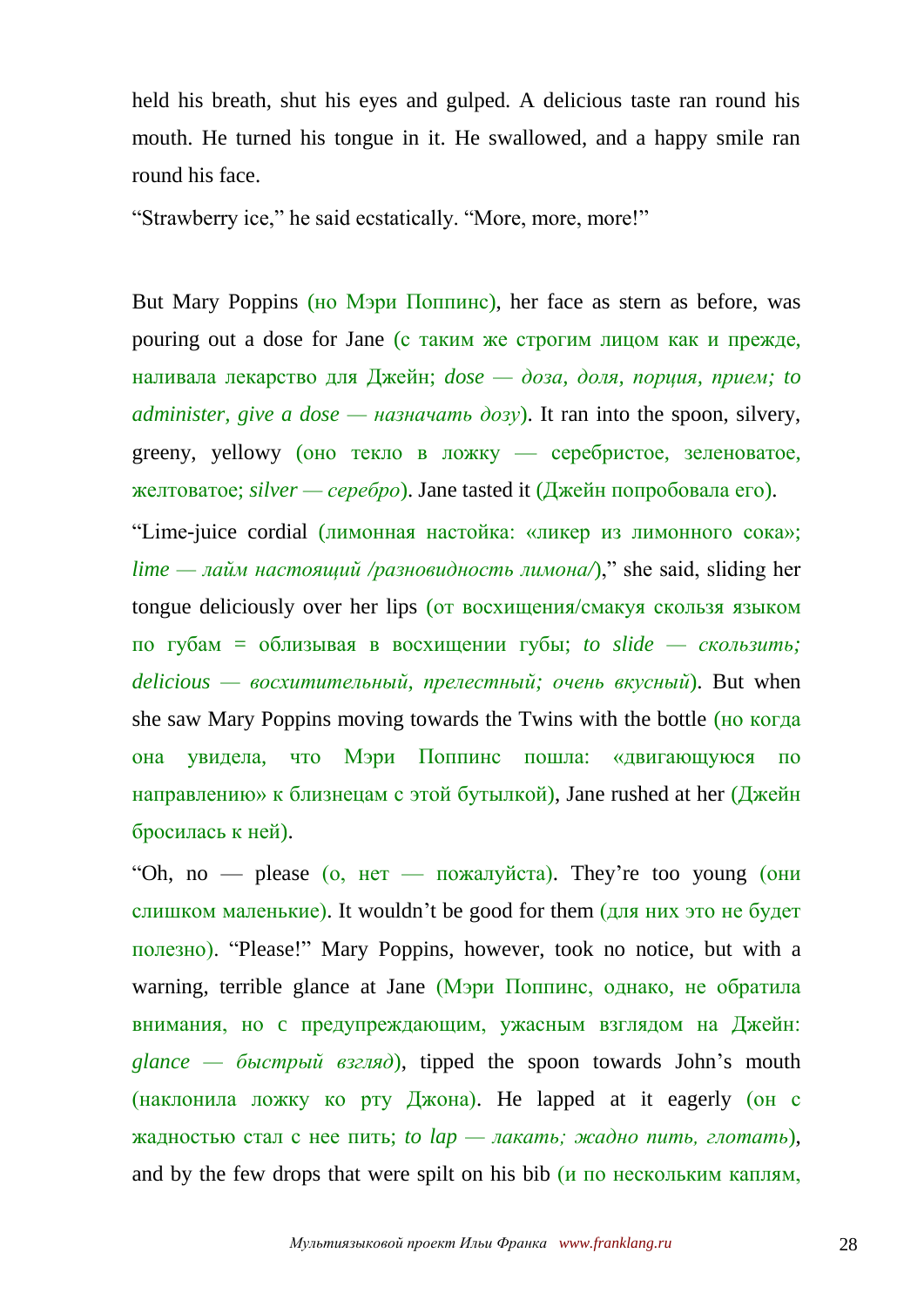которые упали: «были пролиты» ему на слюнявчик; *to spill проливать/ся/*), Jane and Michael could tell that the substance in the spoon this time was milk (Джейн и Майкл могли сказать = *различить*, что вещество в ложке на сей раз было молоком). Then Barbara had her share (затем Барбара получила свою порцию/долю), and she gurgled (и она издала булькающий звук; *to gurgle — булькать; журчать*) and licked the spoon twice (и облизала ложку дважды).

Mary Poppins then poured out another dose and solemnly took it herself (Мэри Поппинс затем налила еще одну порцию и торжественно выпила сама).

"Rum punch (ромовый пунш)," she said, smacking her lips and corking the bottle (сказала она, причмокнув губами и закупоривая бутылку; *cork пробка*).

juice  $[d_3u:s]$ , towards  $[t_2'w_3:d_2]$ , eagerly  $[i:q_2d_1]$ 

But Mary Poppins, her face as stern as before, was pouring out a dose for Jane. It ran into the spoon, silvery, greeny, yellowy. Jane tasted it.

"Lime-juice cordial," she said, sliding her tongue deliciously over her lips. But when she saw Mary Poppins moving towards the Twins with the bottle Jane rushed at her.

"Oh, no — please. They're too young. It wouldn't be good for them. Please!"

Mary Poppins, however, took no notice, but with a warning, terrible glance at Jane, tipped the spoon towards John's mouth. He lapped at it eagerly, and by the few drops that were spilt on his bib, Jane and Michael could tell that the substance in the spoon this time was milk. Then Barbara had her share, and she gurgled and licked the spoon twice.

Mary Poppins then poured out another dose and solemnly took it herself.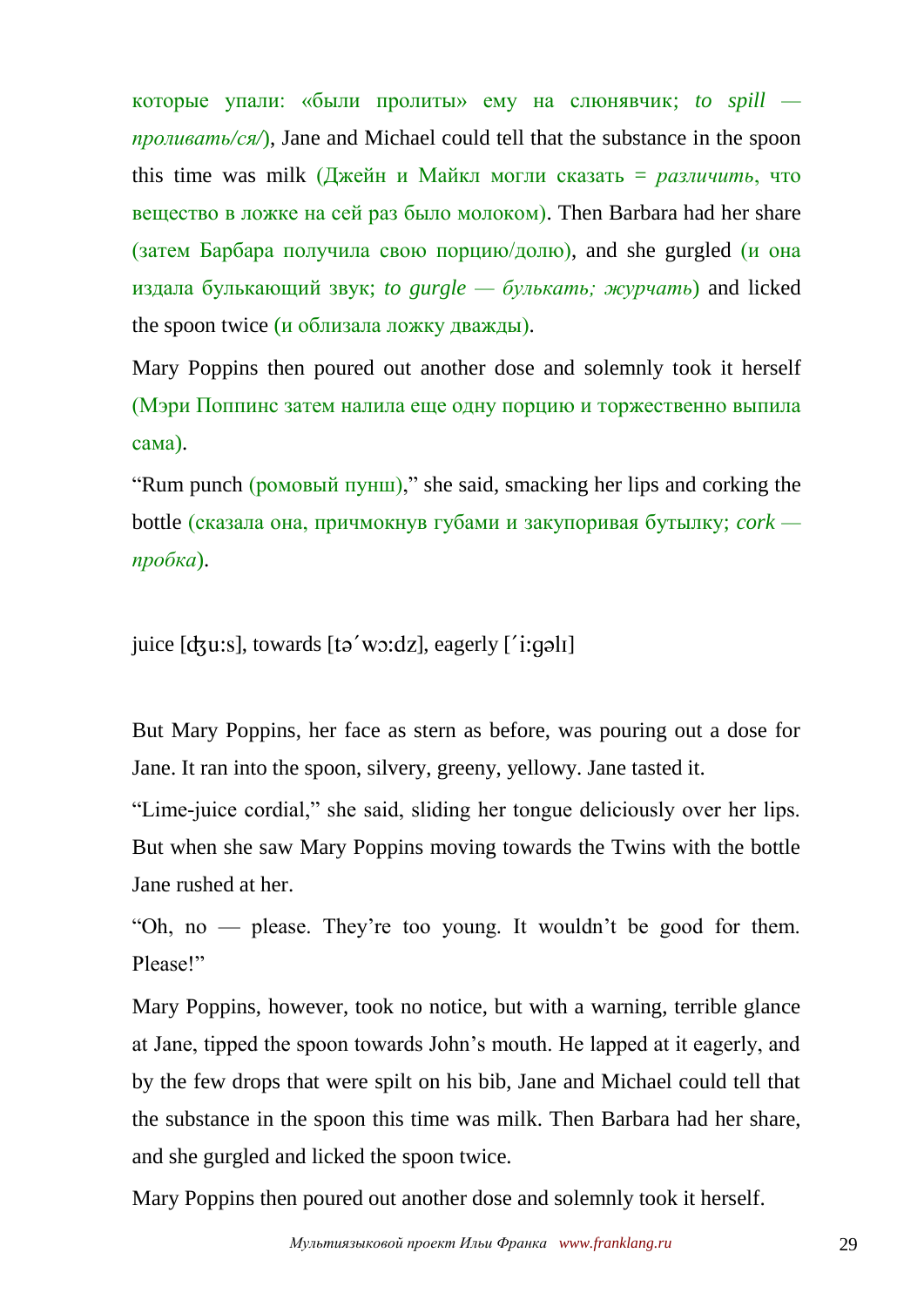"Rum punch," she said, smacking her lips and corking the bottle.

Janes eyes and Michael's popped with astonishment (Джеймс и Майкл смотрели во все глаза от удивления: «глаза Джейн и Майкла выпучились от удивления»; *to pop — выпучиваться*), but they were not given much time to wonder (но им не было дано много времени удивиться = на удивление), for Mary Poppins, having put the miraculous bottle on the mantelpiece, turned to them (так как Мэри Поппинс, поставив чудотворную бутылочку на каминную доску, повернулась к ним).

"Now (теперь)," she said, "spit-spot into bed (мигом спать)." And she began to undress them (и она начала раздевать их; *to begin*). They noticed that whereas buttons and hooks had needed all sorts of coaxing from Katie Nanna (они обнаружили, что в то время как пуговицы и крючки нуждались во всяческих уговорах со стороны нянюшки Кейти; *to coax*   $-\gamma$ беждать, упрашивать /лаской, терпеливо/), for Mary Poppins they flew apart almost at a look (у Мэри Поппинс они расстегивались почти от одного /ее/ взгляда; *to fly apart — разлетаться; apart — врозь*). In less than a minute they found themselves in bed and watching (меньше чем через минуту они оказались: «обнаружили себя» в постели и смотрели), by the dim light from the night-light the rest of Mary Poppins' unpacking being performed (в тусклом свете ночника: «ночной лампы», как Мэри Поппинс распаковывает оставшиеся вещи: «как выполняется остаток распаковывания»; *light — свет; освещение; лампа, фонарь; to perform* — *делать, выполнять*).

miraculous [m1'raxtiulas], mantelpiece ['maxtlpi:s], flew [flu:]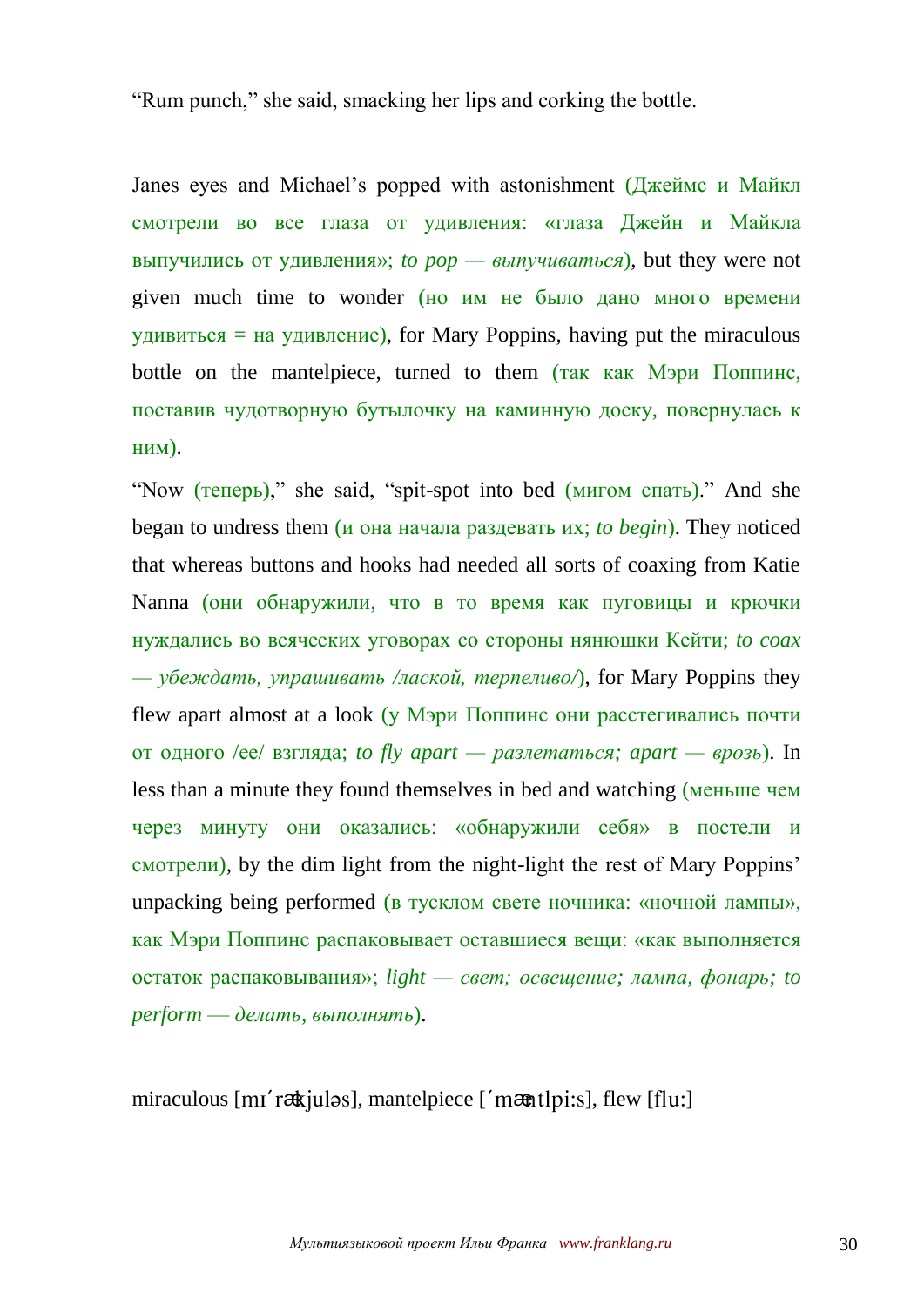Janes eyes and Michael's popped with astonishment, but they were not given much time to wonder, for Mary Poppins, having put the miraculous bottle on the mantelpiece, turned to them.

"Now," she said, "spit-spot into bed." And she began to undress them. They noticed that whereas buttons and hooks had needed all sorts of coaxing from Katie Nanna, for Mary Poppins they flew apart almost at a look. In less than a minute they found themselves in bed and watching, by the dim light from the night-light, the rest of Mary Poppins' unpacking being performed.

From the carpet-bag she took out seven flannel nightgowns (из ковровой сумки она достала семь фланелевых ночных рубашек), four cotton ones (четыре хлопчатобумажных), a pair of boots (пару ботинок), a set of dominoes (набор домино), two bathing-caps (две шапочки для купания), and a postcard album (и альбом с почтовыми открытками). Last of all came a folding camp-bedstead with blankets and eiderdown complete (самой последней появились раскладушка: «раскладной походный остов кровати» с шерстяными одеялами и стеганое одеяло; *complete полный, завершенный*), and this she set down between John's cot and Barbara's (и она поставила ее между кроватками Барбары и Майкла).

Jane and Michael sat hugging themselves and watching (Джейн и Майкл сидели, обхватив колени: «крепко обняв себя» и смотрели; *to hug крепко держать, сжимать в объятиях*) It was all so surprising that they could find nothing to say (это все было настолько удивительно, что они не знали: «могли найти ничего», что сказать) But they knew, both of them (но они знали, оба), that something strange and wonderful had happened at Number Seventeen, Cherry Tree Lane (что нечто странное и удивительное произошло в доме семнадцать по Вишневой улице).

eiderdown ['aidədaun], hugging ['h $\alpha$ qin], wonderful ['w $\alpha$ ndəful]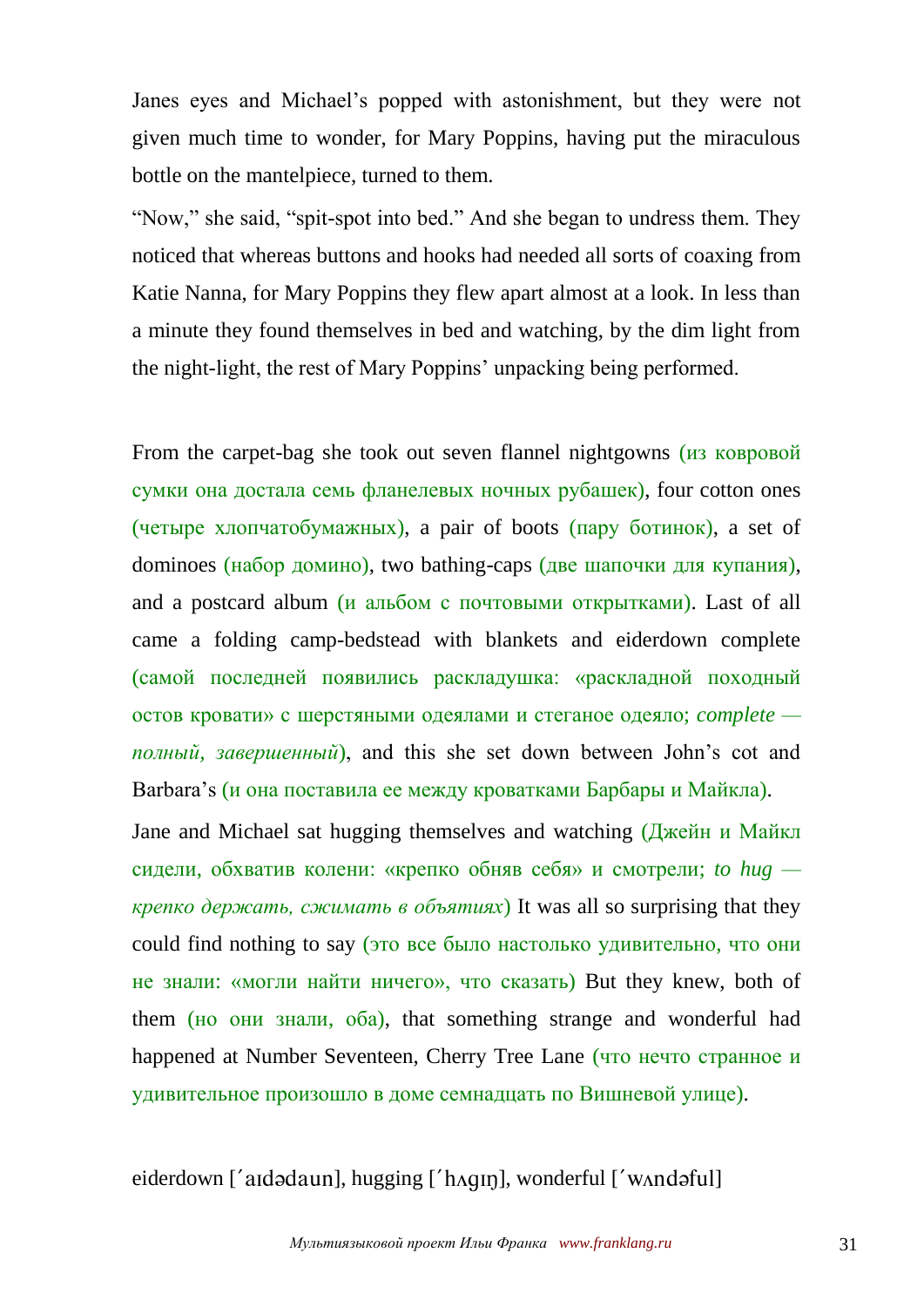From the carpet-bag she took out seven flannel nightgowns, four cotton ones, a pair of boots, a set of dominoes, two bathing-caps and a postcard album. Last of all came a folding camp-bedstead with blankets and eiderdown complete, and this she set down between John's cot and Barbara's.

Jane and Michael sat hugging themselves and watching. It was all so surprising that they could find nothing to say. But they knew, both of them, that something strange and wonderful had happened at Number Seventeen, Cherry Tree Lane.

Mary Poppins, slipping one of the flannel nightgowns over her head (Мэри Поппинс, надев одну из фланелевых ночных рубашек поверх головы; *to slip — скользить; набрасывать на себя, легко/быстро надевать*), began to undress underneath it as though it were a tent (начала раздеваться под ней, как будто это была палатка). Michael, charmed by this strange new arrival (Майкл, очарованный этой странной новой гостьей; *arrival — прибытие; вновь прибывший*), unable to keep silent any longer, called to her (не в силах молчать дольше, позвал ее).

"Mary Poppins," he cried (крикнул/воскликнул он), "you'll never leave us, will you (вы никогда не уйдете от нас: «не оставите нас», не так ли)?"

There was no reply from under the nightgown (ответа не было из-под ночной рубашки). Michael could not bear it (Майкл не мог этого вынести).

"You won't leave us, will you (вы не уйдете от нас, правда)?" he called anxiously (позвал он с волнением; *anxious — озабоченный, беспокоящийся*). Mary Poppins' head came out of the top of the nightgown (голова Мэри Поппинс показалась поверх рубашки; *top — верхушка,*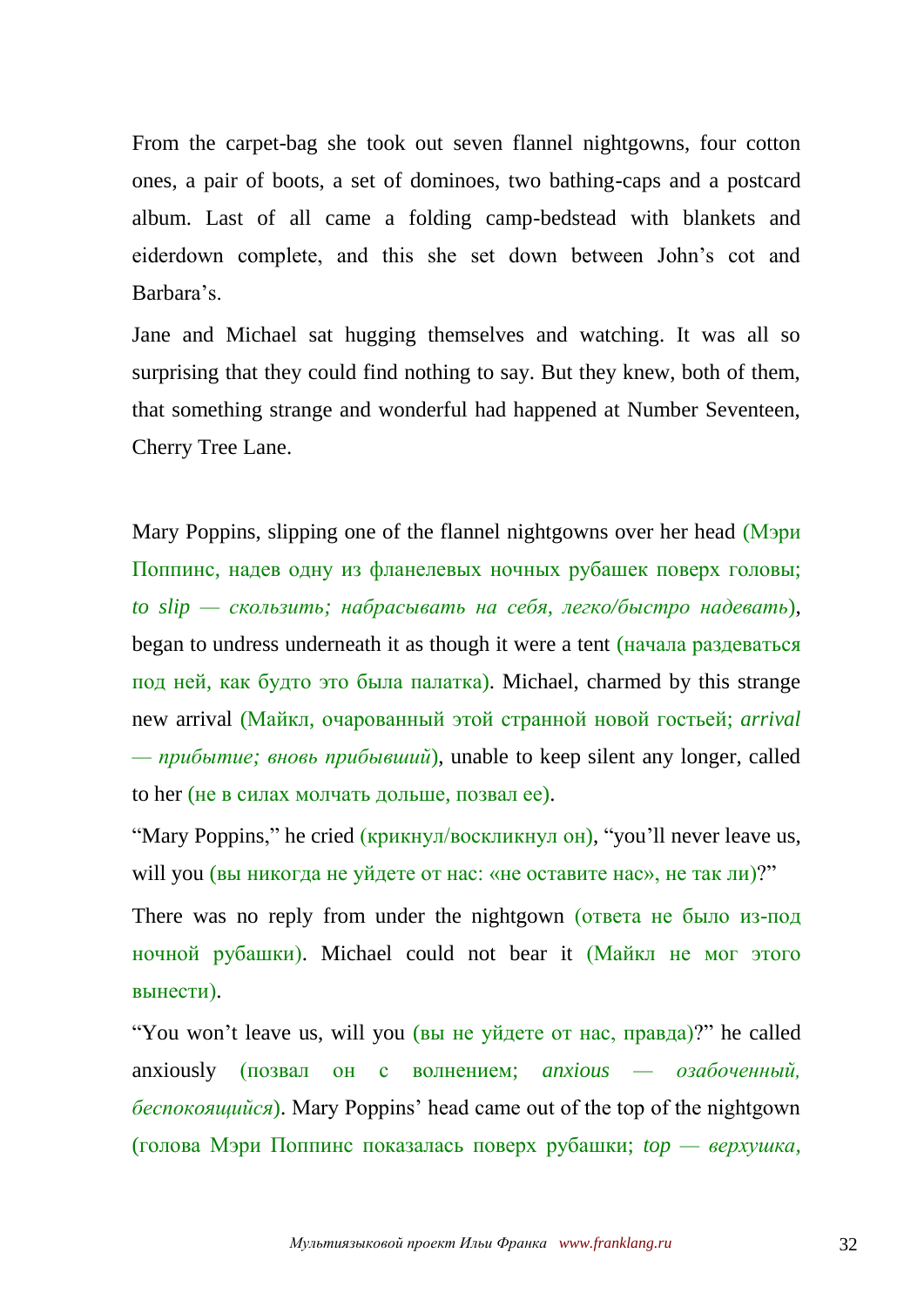*вершина; верх*). She looked very fierce (она выглядела очень рассерженной: «свирепой»).

"One word more from that direction (еще одно слово оттуда: «из того направления»)" she said threateningly (угрожающе сказала она; *to threaten — угрожать*), "and I'll call the Policeman (и я позову полицейского)".

arrival  $\lceil \frac{\alpha}{2} \rceil$  anxiously  $\lceil \frac{\alpha}{2} \rceil$  and  $\lceil \frac{\alpha}{2} \rceil$ , fierce  $\lceil \frac{\beta}{2} \rceil$ 

Mary Poppins, slipping one of the flannel nightgowns over her head, began to undress underneath it as though it were a tent. Michael, charmed by this strange new arrival, unable to keep silent any longer, called to her.

"Mary Poppins," he cried, "you'll never leave us, will you?"

There was no reply from under the nightgown. Michael could not bear it.

"You won't leave us, will you?" he called anxiously.

Mary Poppins' head came out of the top of the nightgown. She looked very fierce.

"One word more from that direction," she said threateningly, "and I'll call the Policeman."

"I was only saying (я только говорил)" began Michael, meekly (начал Майкл кротко; *meek — кроткий, мягкий*), "that we hoped you wouldn't be going away soon (что мы надеемся, что вы не скоро уедете) —" He stopped, feeling very red and confused (он остановился, чувствуя, что покраснел и смущен: «чувствуя /себя/ очень красным и смущенным»). Mary Poppins stared from him to Jane in silence (Мэри Поппинс

пристально посмотрела то на него, то на Джейн: «от него к Джейн», молча: «в безмолвии»). Then she sniffed (затем она фыркнула).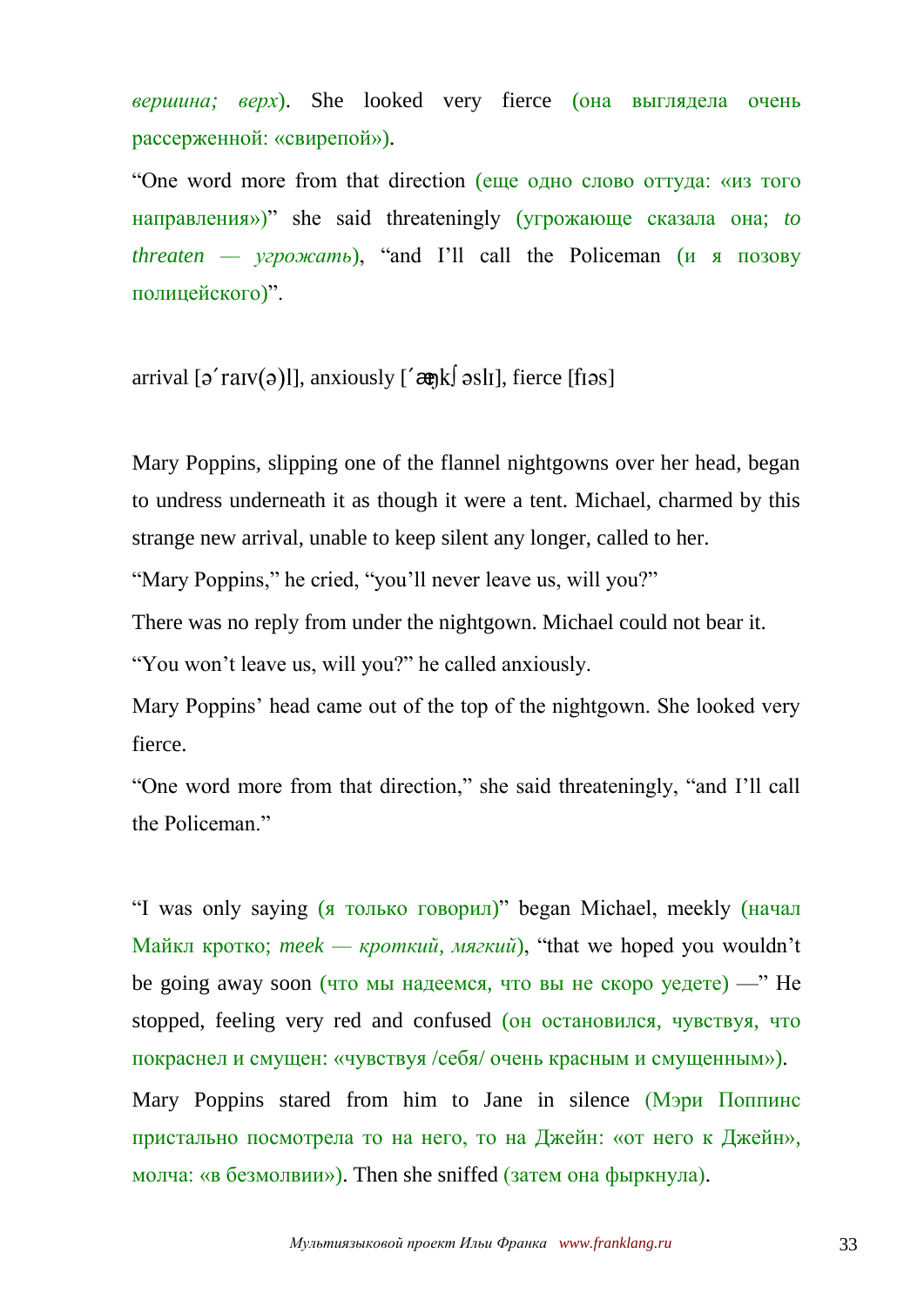"I'll stay till the wind changes (я останусь, пока не переменится ветер)," she said shortly (сказала она коротко), and she blew out her candle and got into bed (погасила свою свечу и легла в кровать; *to blow out задувать, гасить*).

"That's all right (это хорошо)," said Michael, half to himself and half to Jane (наполовину себе, наполовину Джейн). But Jane wasn't listening (но Джейн не слушала). She was thinking about all that had happened, and wondering (она думала обо всем, что случилось, и удивлялась)…

meekly  $\lceil 'mi:kl \rceil$ , half  $\lceil \ln x \rceil$ , listening  $\lceil 'l \rceil \sin \rceil$ 

"I was only saying," began Michael, meekly, "that we hoped you wouldn't be going away soon — " He stopped, feeling very red and confused.

Mary Poppins stared from him to Jane in silence. Then she sniffed.

"I'll stay till the wind changes," she said shortly, and she blew out her candle and got into bed.

"That's all right," said Michael, half to himself and half to Jane. But Jane wasn't listening. She was thinking about all that had happened, and wondering…

And that is how Mary Poppins came to live at Number Seventeen, Cherry Tree Lane (и вот как Мэри Поппинс пришла жить в дом номер семнадцать по Вишневой улице). And although they sometimes found themselves wishing for the quieter, more ordinary days (и хотя иногда они хотели: «находили себя желающими» более тихих, более обычных дней; *quiet — тихий; спокойный*), when Katie Nanna ruled the household (когда нянюшка Кэйти управляла хозяйством), everybody, on the whole, was glad of Mary Poppins' arrival (все, в целом, были рады прибытию Мэри Поппинс; *everybody — каждый, всякий /человек/; все*). Mr Banks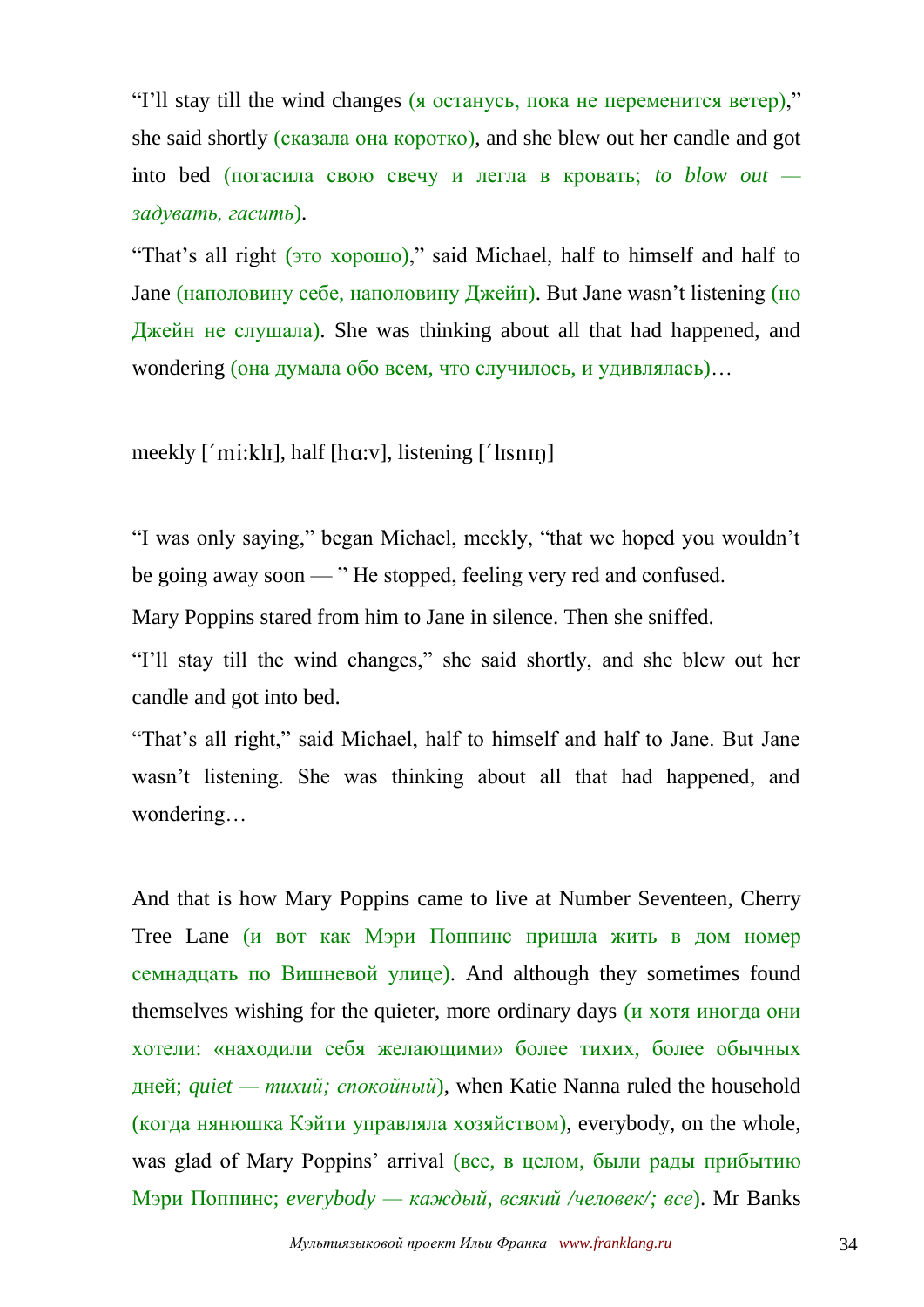was glad because, as she arrived by herself and did not hold up the traffic (мистер Бэнкс был рад, потому что, раз она приехала сама по себе и не задержала транспорт), he had not had to tip the Policeman  $(10^{-1}$  emy he пришлось задабривать полицейского; *tip* — *чаевые, небольшой подарок*). Mrs Banks was glad because she was able to tell everybody (миссис Бэнкс была рада потому, что она могла говорить всем) that *her* children's nurse was so fashionable (что няня у *ее* детей такая современная/стильная; *fashionable — модный, стильный; светский; fashion — мода*), that she didn't believe in giving references (что не верит в рекомендации: « в давание рекомендаций»). Mrs Brill and Ellen were glad because they could drink strong cups of tea all day in the kitchen (миссис Брилл и Элен были рады потому, что они могли пить чашки крепкого чая целый день на кухне) and no longer needed to preside at nursery suppers (и им не нужно было присутствовать на ужинах в детской; *to preside — председательствовать*). Robertson Ay was glad, too (Робертсон Эй был тоже рад), because Mary Poppins had only one pair of shoes (потому что у Мэри Поппинс была только одна пара туфель), and those she polished herself (и их она начищала сама).

But nobody ever knew what Mary Poppins felt about it (но никто не знал, что об этом думает: «чувствует» сама Мэри Поппинс; *to feel чувствовать*) for Mary Poppins never told anything (так как Мэри Поппинс никогда ничего не рассказывала)…

## because  $[br'koz]$ , fashionable  $[faf]$  nəbl], preside  $[pr1'z$ aid

And that is how Mary Poppins came to live at Number Seventeen, Cherry Tree Lane. And although they sometimes found themselves wishing for the quieter, more ordinary days when Katie Nanna ruled the household, everybody, on the whole, was glad of Mary Poppins' arrival. Mr Banks was